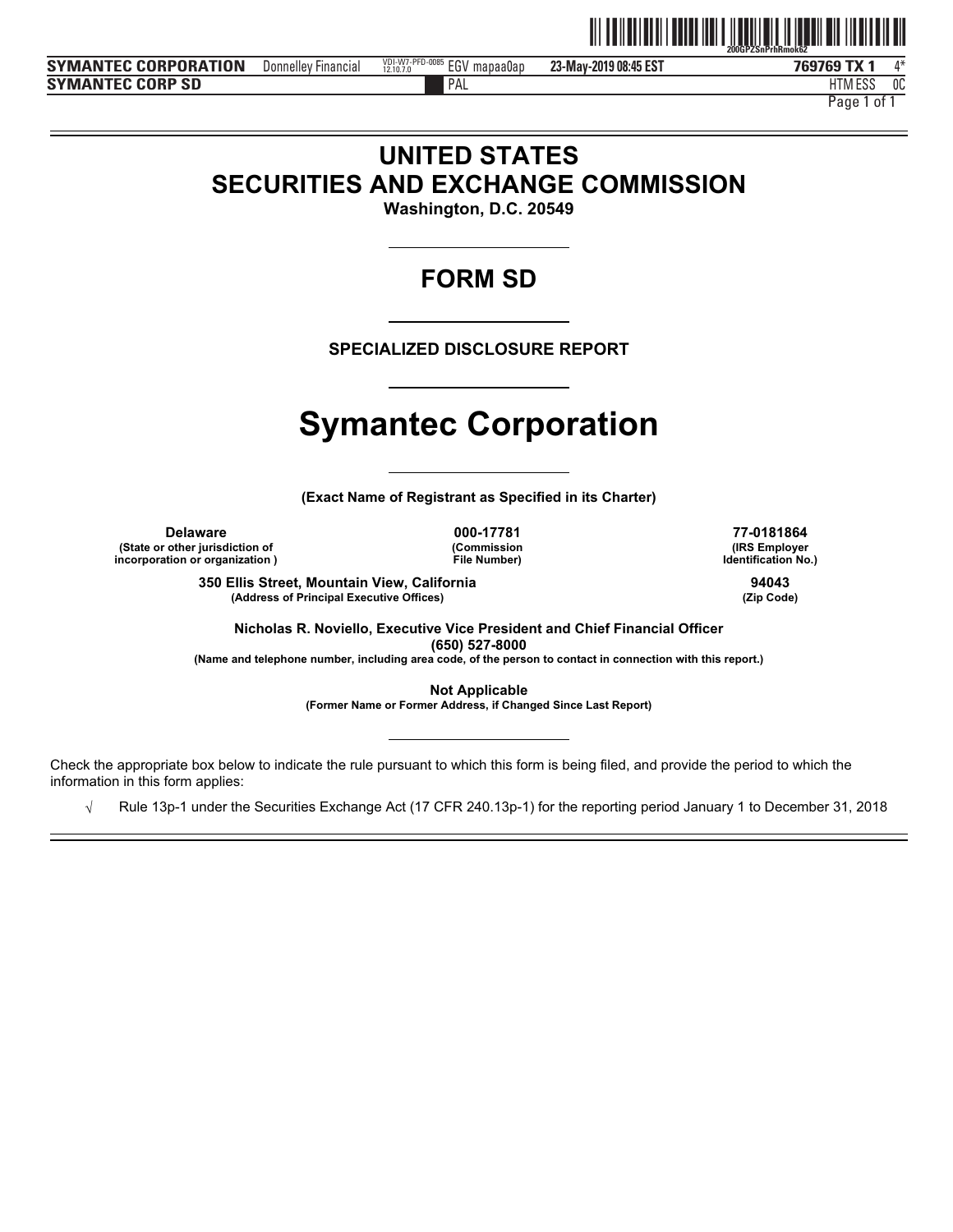

| <b>SYMANTEC CORPORATION</b> | Financial<br>Donnelley | VDI-W7-PFD-<br>EGV<br>thorsOap<br>12.10.7.0 | 22-May-2019 23:17 EST | 769769<br>$\boldsymbol{\mathsf{A}}$ | $n*$ |
|-----------------------------|------------------------|---------------------------------------------|-----------------------|-------------------------------------|------|
| <b>SYMANTEC CORP SD</b>     |                        | PAL                                         |                       | $F^{\alpha}$<br>HIM ESS             | 0C   |
|                             |                        |                                             |                       |                                     |      |

#### **Item 1.01. Conflict Minerals Disclosure and Report.**

#### **Conflict Minerals Disclosure**

A copy of the Conflict Minerals Report of Symantec Corporation ("Symantec") for the reporting period January 1 to December 31, 2018 is filed as Exhibit 1.01 to this specialized disclosure report on Form SD and is also available at Symantec's website at https://www.symantec.com/about/corporate-responsibility/the-world/supply-chain-responsibility .

#### **Item 1.02. Exhibit.**

Symantec has filed, as an exhibit to this Form SD, a Conflict Minerals Report as required by Item 1.01 of this Form.

**Item 2.01. Exhibit.** 

**Exhibit**

.

**Description of Document** 1.01 Symantec Corporation Conflict Minerals Report for the reporting period January 1 to December 31, 2018.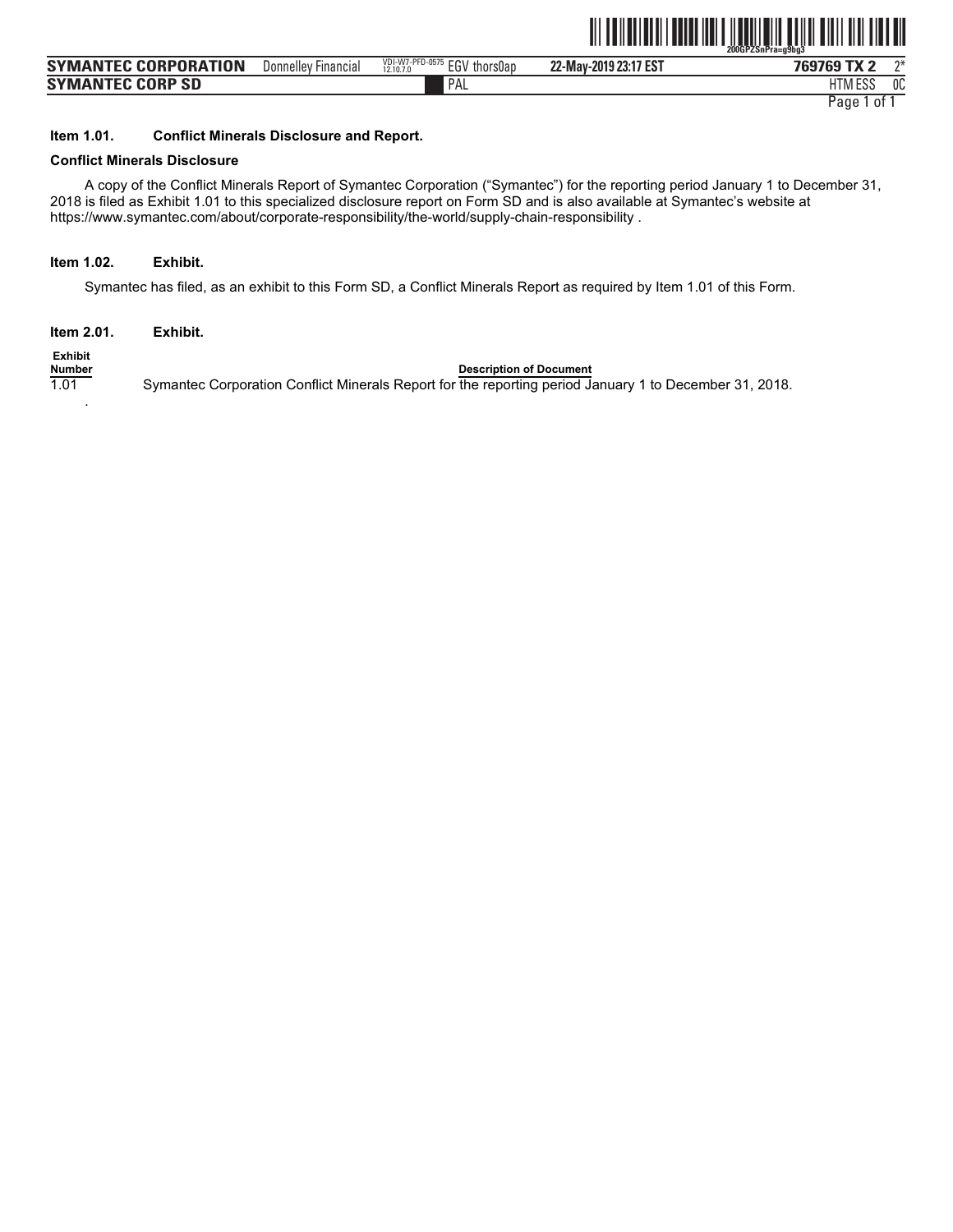

| <b>SYMANTEC CORPORATION</b> | Donnellev<br><b>Financial</b> | VDI-W7-PFD-0373<br><b>EGV</b> ladsh0ap<br>12.10.7.0 | 23-May-2019 02:45 EST | 769769<br>A                 | ∩* |
|-----------------------------|-------------------------------|-----------------------------------------------------|-----------------------|-----------------------------|----|
| <b>SYMANTEC CORP SD</b>     |                               | PAL                                                 |                       | <b>FOO</b><br><b>HIMESS</b> | 0C |
|                             |                               |                                                     |                       |                             |    |

#### **SIGNATURES**

Pursuant to the requirements of the Securities Exchange Act of 1934, the registrant has duly caused this report to be signed on its behalf by the duly authorized undersigned.

#### **SYMANTEC CORPORATION**

Dated: May 23, 2019 **By:** By: *S/Nicholas R. Noviello* 

Dy. **Nicholas R. Novie**<br>Name: Nicholas R. Noviello

Title: Executive Vice President and Chief Financial Officer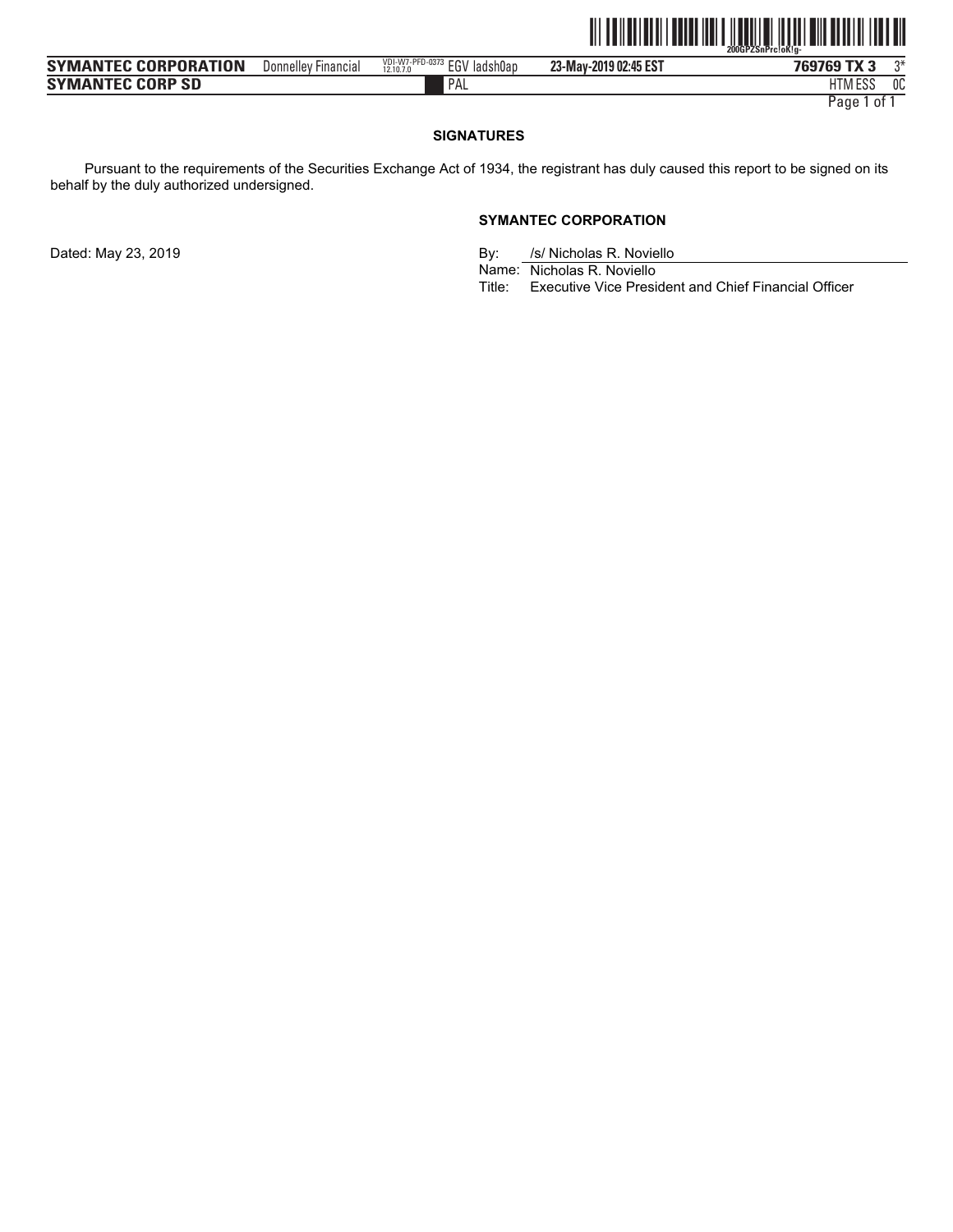

**SYMANTEC CORPORATION** Donnelley Financial  $\frac{1011\sqrt{7} \times FFD-0403}{21107 \times F}$  EGV sahoa1ap 22-May-2019 23:37 EST **769769 EX1 SYMANTEC CORP SD**

Donnelley Financial <sup>vol.ty/</sup>rru-usus EGV sahoa1ap **22-May-2019 23:37 EST 769769 EX1\_01 1** 2\*

PAL FILM IN THE PALL THAT IN THE RELATION OF THE RELATION OF THE RELATIONSHIP OF THE RELATIONSHIP OF THE RELATIONSHIP OF THE RELATIONSHIP OF THE RELATIONSHIP OF THE RELATIONSHIP OF THE RELATIONSHIP OF THE RELATIONSHIP OF T HTM ESS 0C

Page 1 of

Exhibit 1.01 to Form SD

#### **SYMANTEC CORPORATION CONFLICT MINERALS REPORT FOR THE REPORTING PERIOD JANUARY 1 TO DECEMBER 31, 2018**

VDI-W7-PFD-0403 12.10.7.0

This Conflict Minerals Report has been prepared by Symantec Corporation (herein referred to, alternatively, as "Symantec," "we" and "our"). This Conflict Minerals Report for the reporting period January 1 to December 31, 2018 is presented to comply with the final Conflict Minerals implementing rules (the "Conflict Minerals Rules") promulgated by the Securities and Exchange Commission ("SEC"), as modified by SEC guidance issued on April 29, 2014 and the SEC order issued on May 2, 2014. The Conflict Minerals Rules were adopted by the SEC to implement reporting and disclosure requirements related to Conflict Minerals as directed by the Dodd-Frank Wall Street Reform and Consumer Protection Act of 2010 as codified in Section 13(p) of the Securities Exchange Act of 1934. The Conflict Minerals Rules impose certain reporting obligations on SEC registrants whose manufactured products contain Conflict Minerals that are necessary to the functionality or production of their products. "Conflict Minerals" are currently defined by the SEC as cassiterite, columbite-tantalite (coltan), gold, wolframite, or their derivatives, which the SEC has currently limited to tin, tantalum, tungsten and gold ("3TG").

To comply with the Conflict Minerals Rules, we conducted due diligence on the origin, source and chain of custody of the Conflict Minerals that were necessary to the functionality or production of the products that we manufactured or contracted to manufacture to ascertain whether these Conflict Minerals originated in the Democratic Republic of Congo ("DRC") or adjoining countries (collectively, the "Covered Countries") and financed or benefited armed groups (as defined in Section 1, Item 1.01(d)(2) of Form SD) in any of these countries.

Pursuant to SEC guidance issued April 29, 2014 and the SEC order issued May 2, 2014, Symantec is not required to describe any of its products as "DRC conflict free" (as defined in Section 1, Item 1.01(d)(4) of Form SD), "DRC conflict undeterminable" (as defined in Section 1, Item 1.01(d)(5) of Form SD) or "having not been found to be 'DRC conflict free,'" and therefore makes no conclusion in this regard in the report presented herein. Furthermore, given that Symantec has not voluntarily elected to describe any of its products as "DRC conflict free," an independent private sector audit of the report presented herein has not been conducted.

#### **I. Company Overview**

Founded in 1982, Symantec has evolved to become a global leader in cyber security, with more than 11,000 employees in over 35 countries. Symantec provides cyber security products, services, and solutions to more than 350,000 organizations and 50 million individuals worldwide.

Other than the information expressly set forth in this report, the information contained or referred to on our website is not part of this report.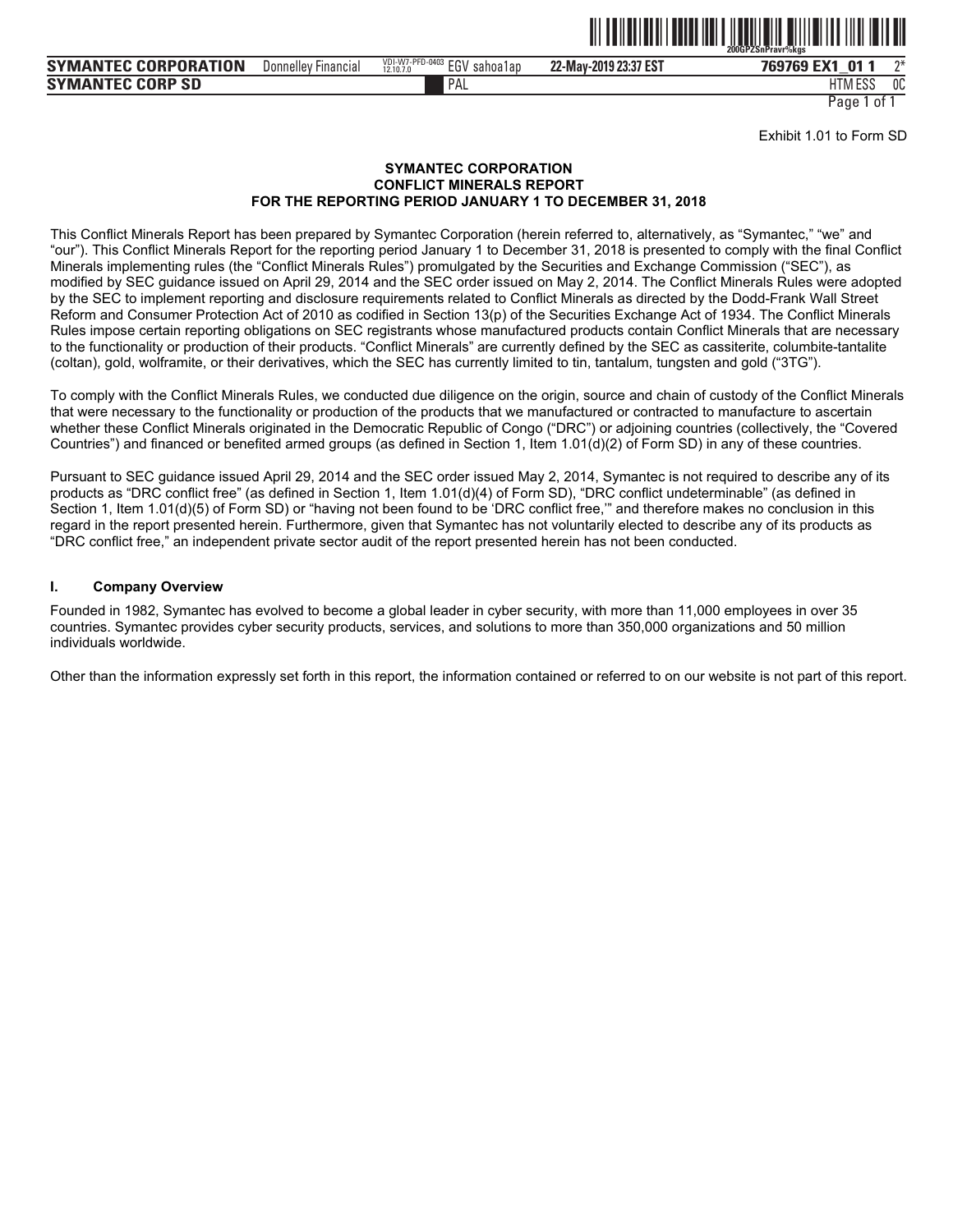|                                                             |                        |                                                        | ----                  | 200GPZSnPravt716,                      |    |
|-------------------------------------------------------------|------------------------|--------------------------------------------------------|-----------------------|----------------------------------------|----|
| PORATION<br><b>SYMAN</b><br><b>CORPO</b><br><b>TEC</b>      | Financial<br>Donnelley | VDI-W7-PFD-04<br>0.500<br>EGV<br>sahoa1ap<br>12.10.7.0 | 22-May-2019 23:37 EST | . n-<br>769769<br><b>FV4</b><br>æ<br>_ | ግ* |
| <b>CORP</b><br><b>SYMA</b><br><b>TEC</b><br><b>SD</b><br>ıΝ |                        | PAL                                                    |                       | <b>LITAL FOO</b><br>H I MI E 22        | 0C |

<u>îlî de nederlîkê bi dewleta nav</u>

Page 1 of 1

#### **II. Products Overview**

Symantec's Integrated Cyber Defense Platform helps enterprise, business, and government customers unify cloud and on-premises security to protect against threats and safeguard information across every control point and attack vector. Symantec's Digital Safety solutions (delivered via Norton and LifeLock brands) help consumers protect their information, identity, devices, and networks at home and online.

Symantec product overviews can be found at https://www.symantec.com/products.

All tier one suppliers of physical products that Symantec contracts to manufacture are considered suppliers. These suppliers manufacture products in the following categories: (i) software, (ii) appliances and (iii) tokens.

#### **III. Supply Chain Overview**

All of Symantec's product manufacturing is outsourced to Subcontract Manufacturing and Logistic Partners. Our suppliers are located in North America, South America, EMEA, Russia and Asia. As of April 30, 2019, there were 338 verified 3TG smelter or refiner facilities reported by Symantec's 18 direct suppliers, 311 of which are in conformance with the assessment protocols of the Responsible Minerals Initiative's ("RMI") Responsible Minerals Assurance Program ("RMAP'). Four of Symantec's 18 direct suppliers did not manufacture products that contain Conflict Minerals or 3TGs.

#### **IV. Conflict Minerals Analysis and Reasonable Country of Origin Inquiry**

Based upon a review of our product categories and our reasonable country of origin inquiry ("RCOI"), we have concluded that:

- Our appliance and token products contain Conflict Minerals that are necessary to the production or functionality of such products; and
- We are unable to determine whether the Conflict Minerals present in such products originate in the Covered Countries.

We are therefore required pursuant to the Conflict Minerals Rules to file with the SEC a Form SD and a Conflict Minerals Report as an exhibit thereto.

#### **V. Design of Due Diligence Measures**

Symantec designed its due diligence with respect to the source and chain of custody of the Conflict Minerals contained in its products based on the five-step framework set forth in the Third Edition of the Organisation for Economic Co-operation and Development's Due Diligence Guidance for Responsible Supply Chains of Minerals from Conflict- affected and High-Risk Areas and the supplements thereto.

#### **VI. Due Diligence Measures Performed by Symantec**

*Step #1: Establish Strong Company Management Systems* 

• Symantec maintains a policy on Conflict Minerals (the "Policy"). The Policy can be viewed at https://www.symantec.com/content/dam/symantec/docs/other-resources/sym-conflict-minerals-policy-en.pdf. The Policy has been communicated to relevant personnel, and it is available to all Symantec employees and the public via Symantec's website.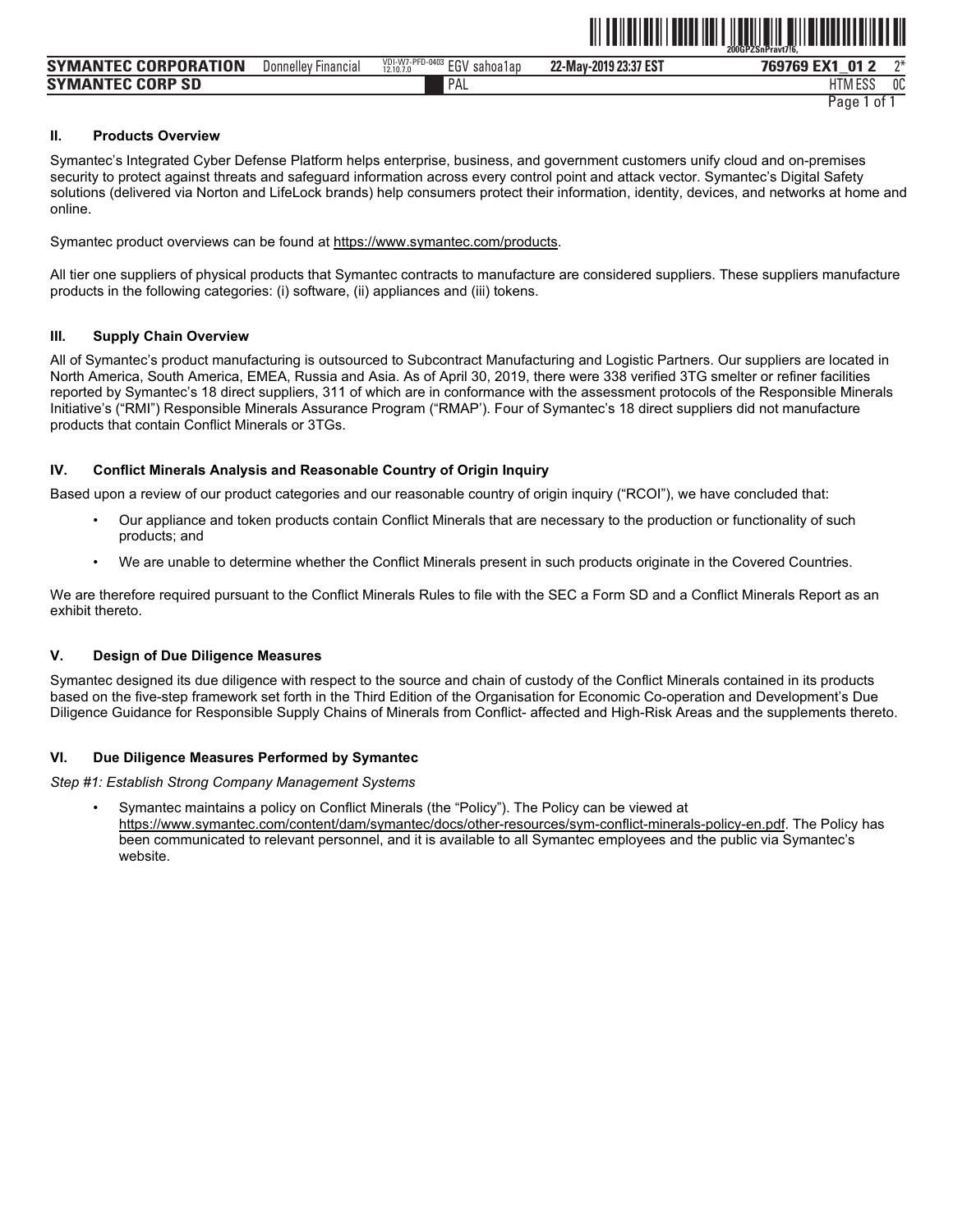|                                   |                               |                                                        |                       | 200GPZSnPravuie6                 |    |
|-----------------------------------|-------------------------------|--------------------------------------------------------|-----------------------|----------------------------------|----|
| <b>SYMANTEC CORPORATION</b>       | Donnellev<br><b>Financial</b> | VDI-W7-PFD-0403<br><b>EGV</b><br>sahoa1ap<br>12.10.7.0 | 22-May-2019 23:37 EST | EX <sub>1</sub><br>769769<br>013 | ባች |
| <b>SYMANTEC CORP</b><br><b>SD</b> |                               | PAL                                                    |                       | <b>AFOO</b><br>111V              | 0C |
|                                   |                               |                                                        |                       |                                  | -- |

Page 1 of 1

<u> 111 | 1211 | 1311 | 1321 | 1331 | 1331 | 1331 | 1341 | 1351 | 1361 | 1371 | 1381 | 1391 | 1391 | 1391 | 1391 </u>

- Symantec's Conflict Minerals Team (the "Team") is responsible for Conflict Minerals due diligence, governance and reporting. The Team consists of representatives from Global Supply Chain Management, Finance, Legal and Corporate Responsibility, all of whom have experience and expertise with respect to the requirements of the Conflict Minerals Rules, and is supported by external consultants. Oversight of Symantec's Conflict Minerals due diligence, governance and reporting is exercised by the Disclosure Committee and the Nominating and Governance Committee of the Company's Board of Directors. The Team is supported by a member of Symantec's Senior Management Team.
- To make training regarding Conflict Minerals compliance available to suppliers. Symantec refers suppliers to the Responsible Minerals Initiative's ("RMI") website at http://www.responsiblemineralsinitiative.org/training-and-resources, which contains Conflict Minerals training materials and resources for suppliers.
- Symantec's Policy is available to existing suppliers, and was made available to new suppliers as part of the "new supplier" onboarding process. In addition, Symantec incorporated a provision requiring compliance with the Conflict Minerals Rules and the Policy into (i) new supplier agreements and (ii) existing supplier agreements when such agreements were negotiated for renewal.
- Pursuant to the Policy, concerned parties may contact Symantec regarding complaints related to Conflict Minerals compliance by contacting Symantec's Ethics Line online at SymantecEthicsLine.EthicsPoint.com, via telephone by choosing a number from https://secure.ethicspoint.com/domain/media/en/gui/28771/phone.html or by sending an e-mail to the Office of Ethics and Compliance at ethicsandcompliance@symantec.com. Suppliers may also contact their supply chain representative in their region.
- All documentation and records, including all material communications with suppliers, are retained electronically for a period of five (5) years.

#### Step #2: Identify and Assess Risk in the Supply Chain

- Symantec maintains a Conflict Minerals Compliance Program (the "Program") that outlines the process for supplier due diligence and engagement.
- The Program includes the identification of the suppliers that provide inputs to Symantec's products that may contain Conflict Minerals. This analysis is performed on an annual basis, as well as through the ongoing supplier approval and onboarding process, with data pulled from the global supplier database.
- The Corporate Responsibility Team works with Global Supply Chain Management, Legal and Finance to determine the enterprise reporting entity for compliance purposes. This includes the determination of whether any of Symantec's subsidiaries, joint ventures, or acquired companies are in-scope or out-of-scope for the respective reporting year pursuant to the Conflict Minerals Rules.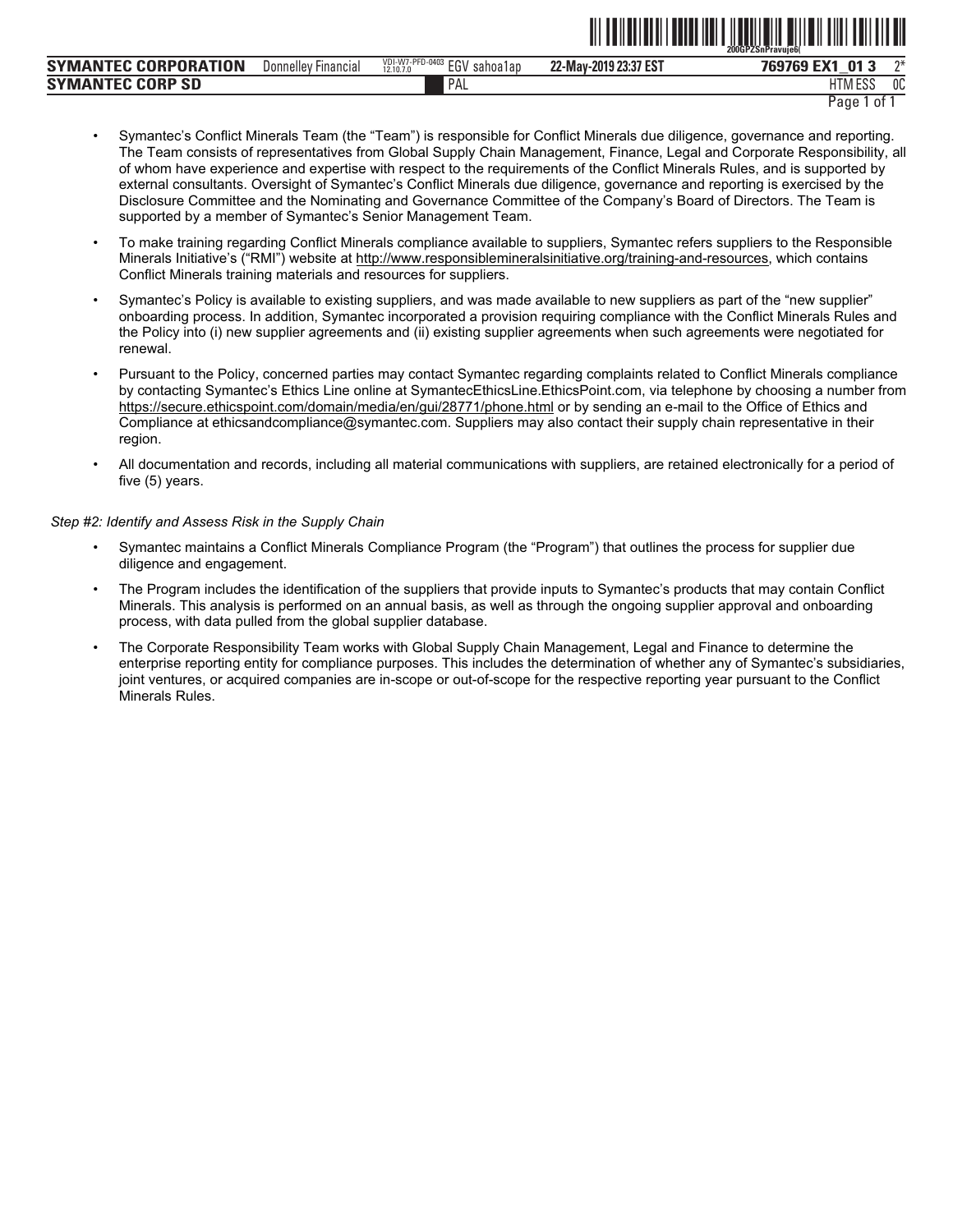|                                          |                          |                                                 |                       | ZUUUFZƏIIFIAVWUUUU                |    |
|------------------------------------------|--------------------------|-------------------------------------------------|-----------------------|-----------------------------------|----|
| NTEC CORPORATION<br><b>SYMAN</b>         | Donnelley<br>' Financial | VDI-W7-PFD-0403<br>EGV<br>sahoa1ap<br>12.10.7.0 | 22-May-2019 23:37 EST | <b>EMA</b><br><b>01</b><br>-<br>_ | ባች |
| <b>CORP</b><br><b>SYMAN</b><br><b>SD</b> |                          | PAL                                             |                       | 1.500<br><b>ITN</b><br>LU J       | 0C |

**THE CONGRESSION CONGRESS IN THE CONGRESS OF A SECTION CONGRESS OF A SECTION CONGRESS OF A SECTION CONGRESS OF A** 

- For out-of-scope entities, if the entity supplies Symantec in-scope entities with products Symantec contracts to manufacture, then the entity is considered a supplier and is surveyed as part of the RCOI process.
- The RMI's Conflict Minerals Reporting Template (the "Survey") is emailed annually by the Global Supply Chain Team to all in-scope suppliers along with an introductory email.
- On an annual basis, any new subsidiaries and joint ventures are evaluated for inclusion as an in-scope entity for the purposes of compliance with the Conflict Minerals Rules.
- For acquisitions, due diligence is conducted to determine whether the newly acquired organization is subject to the Conflict Minerals Rules.

#### *Step #3: Design and Implement a Strategy to Respond to Identified Risks*

- Symantec has designed a Due Diligence Decision Tree that sets forth steps to be taken to mitigate risk based on a supplier's Survey responses. Suppliers are ranked for risk, ranging from Low to High, based upon red flags and issues raised by suppliers' Survey responses (the "Risk Levels").
- All suppliers regardless of Risk Level in 2018 were contacted via email with follow-up questions, comments and/or requests.

#### *Step #4: Carry Out Independent Third-Party Audit of Supply Chain Due Diligence at Identified Points in the Supply Chain*

• As a downstream actor in the supply chain, we do not have a direct relationship with the smelters and refiners that process the Conflict Minerals that are present in our products, and for this reason we rely on the RMI to conduct third-party audits of smelters and refiners.

#### *Step #5: Report on Supply Chain Due Diligence*

• As required by the Conflict Minerals Rules, we have filed a Form SD and a Conflict Minerals Report as an exhibit thereto for the 2018 reporting year. The Form SD and Conflict Minerals Report are also available on our website at https://www.symantec.com/about/corporate-responsibility/the-world/supply-chain-responsibility.

#### **VII. Supplier Survey Responses and Smelter and Refiner Information**

The supplier Survey results were as follows:

- 100% of in-scope suppliers responded using the Survey.
- 83% of in-scope suppliers who responded provide products that contain Conflict Minerals.
- 65% of in-scope suppliers who responded source from the Covered Countries.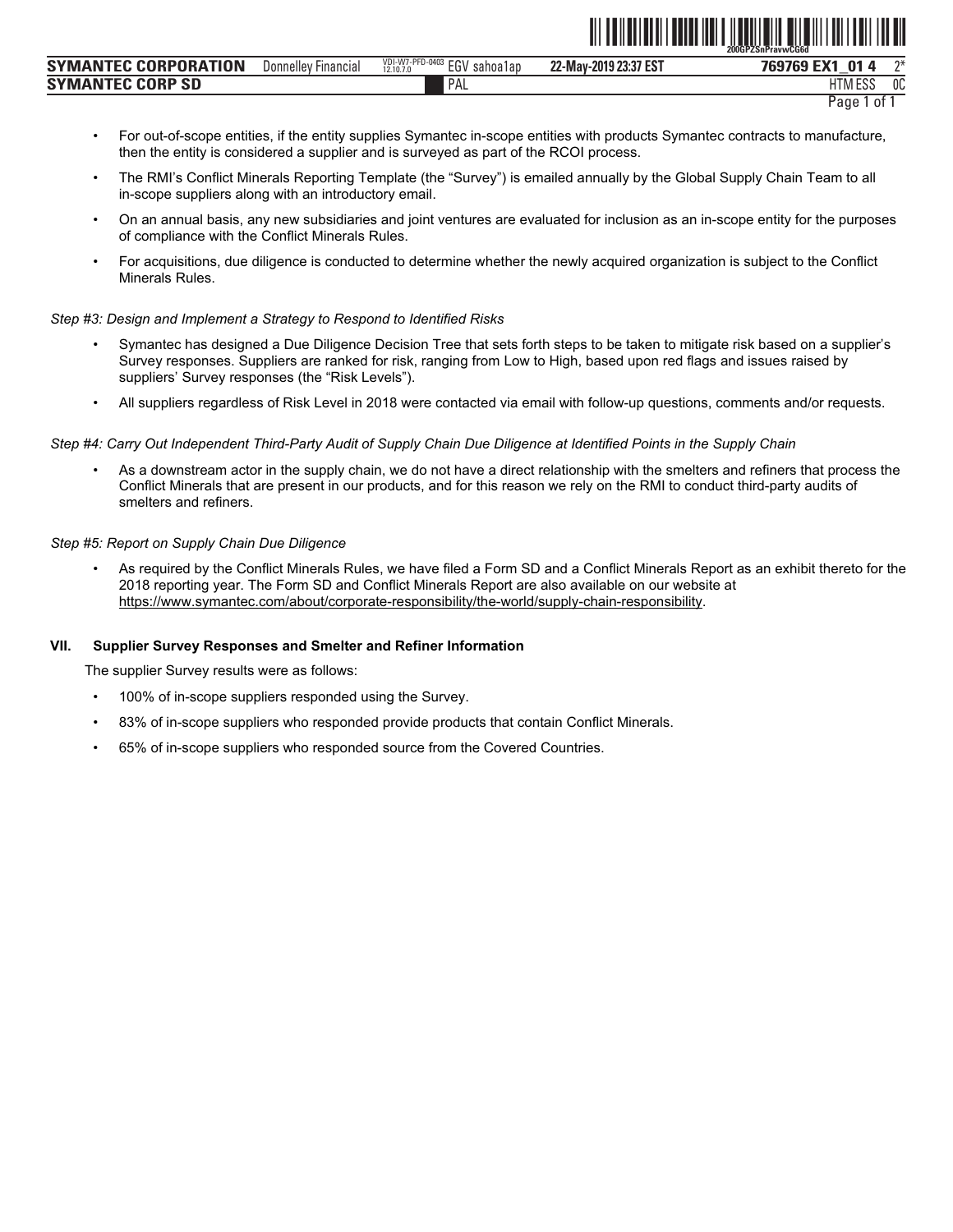|                                                |                               |                                                              | .                     | 200GPZSnPravxNYaU                             |        |
|------------------------------------------------|-------------------------------|--------------------------------------------------------------|-----------------------|-----------------------------------------------|--------|
| <b>CORPORATION</b><br><b>SYMA</b><br>. IV      | Donnelley<br><b>Financial</b> | VDI-W7-PFD-0403<br><b>FGV</b><br>sahoa1ap<br>12,10.7.0<br>-- | 22-May-2019 23:37 EST | 01<br>. For 100<br><b>RARACA</b><br>- 11<br>_ | $\sim$ |
| <b>CORP</b><br><b>SD</b><br><b>SYMA</b><br>'NN |                               | PAL                                                          |                       | 1.500<br><b>HTML</b><br>.<br>LUU              | 0C     |
|                                                |                               |                                                              |                       |                                               | . .    |

<u>oli ordinalizmo i navni dina di matematika di sve da sve na sve</u>

- 93% of in-scope suppliers who responded have a Conflict Minerals policy in place, and 71% of such in-scope suppliers have made their policy available to the public.
- 86% of in-scope suppliers who responded require their direct suppliers to be DRC conflict-free (as defined in the Survey).
- 93% of in-scope suppliers who responded have implemented due diligence measures for conflict-free sourcing.
- 93% of in-scope suppliers who responded collect conflict minerals due diligence information from their suppliers that is in conformance with the IPC-1755 Conflict Minerals Data Exchange Standard (e.g., the RMI Conflict Minerals Reporting Template).
- 71% of in-scope suppliers who responded only require their direct suppliers to source the 3TG from smelters whose due diligence practices have been validated by an independent third-party audit program.
- 86% of in-scope suppliers who responded review due diligence information received from their suppliers against their company's expectations.
- 79% of in-scope suppliers who responded have a review process in place that includes corrective action management.
- 50% of in-scope suppliers who responded are subject to the Conflict Minerals Rules.

In addition, Addendum A to this Conflict Minerals Report contains smelter eligibility, audit and location information and a list of those smelters reported by our direct suppliers that appear on the RMI's Standard Smelter List.

#### **VIII. Steps to Mitigate Risk**

Symantec intends to take the following steps to mitigate the risk that its necessary Conflict Minerals benefit armed groups:

- Follow up with suppliers to improve the quality of their Surveys and continue to engage with them to obtain complete Surveys in a timely manner;
- Support the development of supplier capabilities to perform Conflict Minerals-related due diligence by means of the implementation of risk mitigation measures, as appropriate; and
- provide ongoing training regarding emerging best practices and other relevant topics to personnel responsible for Conflict Minerals compliance.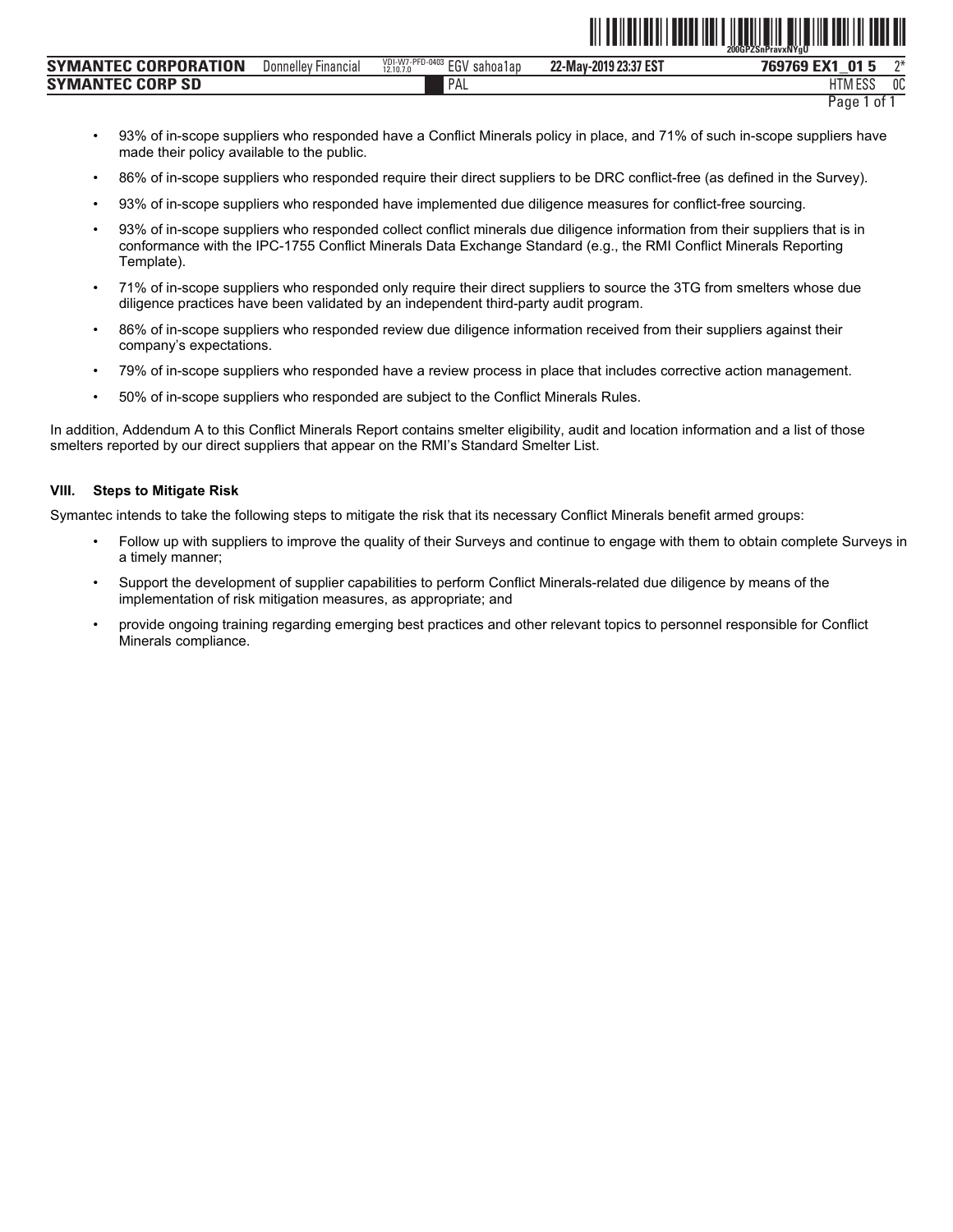|                             |                     |                                                 |                       | 200GPZSnPravvYn6\          |               |
|-----------------------------|---------------------|-------------------------------------------------|-----------------------|----------------------------|---------------|
| <b>SYMANTEC CORPORATION</b> | Donnelley Financial | VDI-W7-PFD-0403<br>EGV<br>sahoa1an<br>12.10.7.0 | 22-May-2019 23:37 EST | 01<br><b>FMA</b><br>769769 | $n+$          |
| <b>SYMANTEC CORP SD</b>     |                     | PAL                                             |                       | 1.500<br>י דו<br>HIM ESJ   | $\sim$<br>UU. |

<u>oli od inglesi i materiali ilgeri milion di ilgeri sultan di </u>

### FORWARD-LOOKING STATEMENTS

Statements relating to due diligence improvements and certain other statements herein are forward-looking in nature and are based on Symantec's management's current expectations or beliefs. These forward-looking statements are not a guarantee of performance and are subject to a number of uncertainties and other factors that may be outside of Symantec's control and that could cause actual events to differ materially from those expressed or implied by the statements made herein.

## DOCUMENTS INCORPORATED BY REFERENCE

Unless otherwise stated herein, any documents, third-party materials or references to websites (including Symantec's) are not incorporated by reference in, or considered to be a part of, this Conflict Minerals Report, unless expressly incorporated by reference herein.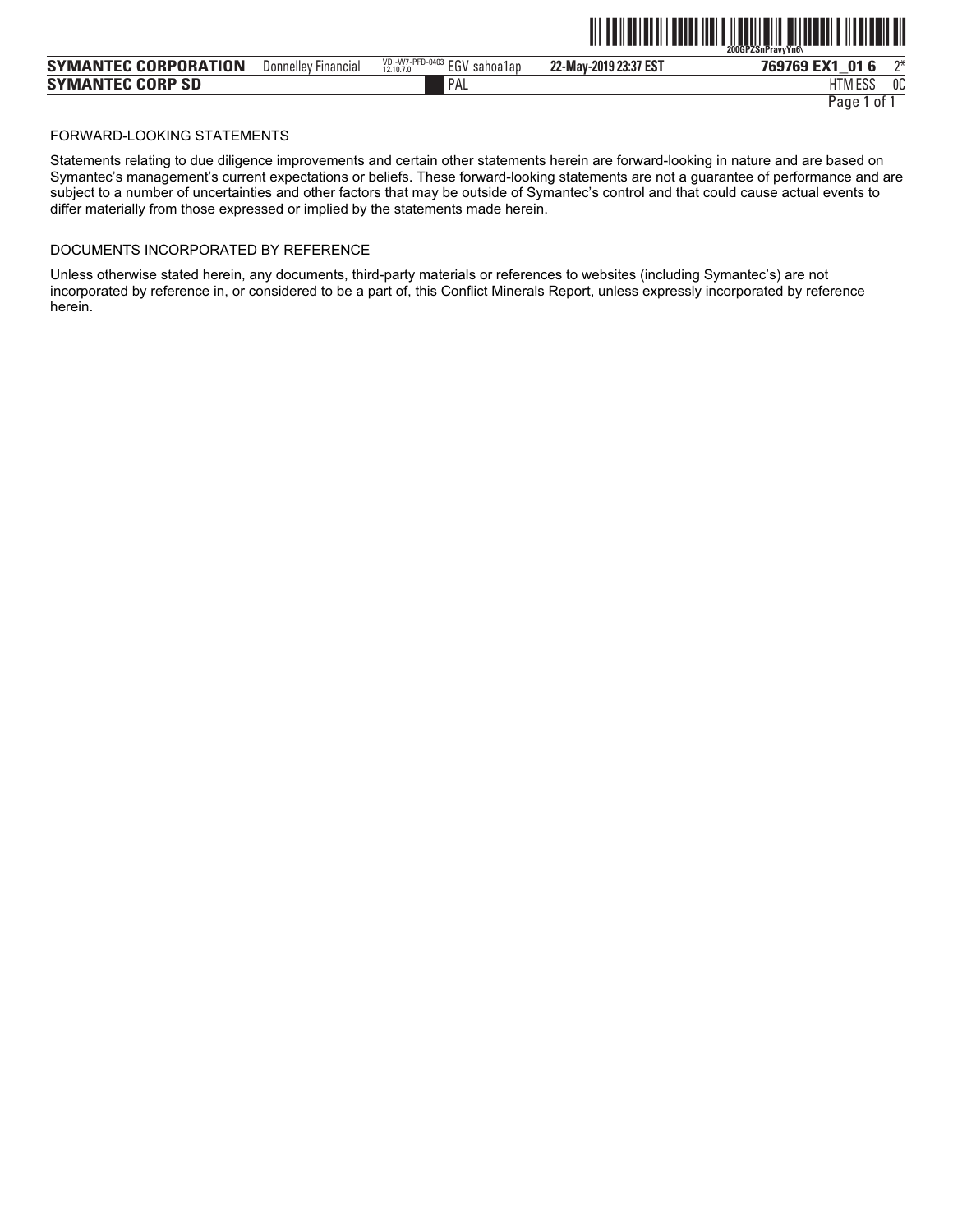|                      |                     |                                              |                       | 200GPZSnPre#zf2a+ |         |    |
|----------------------|---------------------|----------------------------------------------|-----------------------|-------------------|---------|----|
| SYMANTEC CORPORATION | Donnelley Financial | VDI-W7-PFD-0085 EGV<br>mapaa0ac<br>12.10.7.0 | 23-May-2019 05:28 EST | 769769 EX1        | - 01    | ገ* |
| SYMANTEC CORP SD     |                     | PAL                                          |                       | q00               | HTM ESS | 0C |

<u>ote na matematika matematika katika matematika matematika matematika matematika matematika matematika matematik</u>

#### Addendum A

With the exception of one supplier, the smelter information below was reported by Symantec suppliers using the Conflict Minerals Reporting Template, Revision 5.11.

Data collection was completed between February 2019 and May 2019.

For more detail and the most current status of each smelter, please visit the RMAP website at www.responsiblemineralsinitiative.org.

For the purposes of the table and chart immediately below, smelter eligibility status refers to whether or not the entity fits the definition of a smelter / refiner under the RMAP standards and is subsequently eligible for an audit, please refer to http://www.responsiblemineralsinitiative.org/members/database-field-definitions.

## **Smelter Eligibility Status Definition** Alleged Unknown if entity is a smelter / refiner; more research is needed; not included in the CMRT Standard Smelter

List Eligible Meets the definition of a smelter / refiner; included in the CMRT Standard Smelter List<br>Not Eligible **Society Constant Constant Constant** Not Eligible for the progress of the definition of a smelter *l* refiner or Does not meet the definition of a smelter / refiner or is otherwise ineligible for the program; not included in the CMRT Standard Smelter List

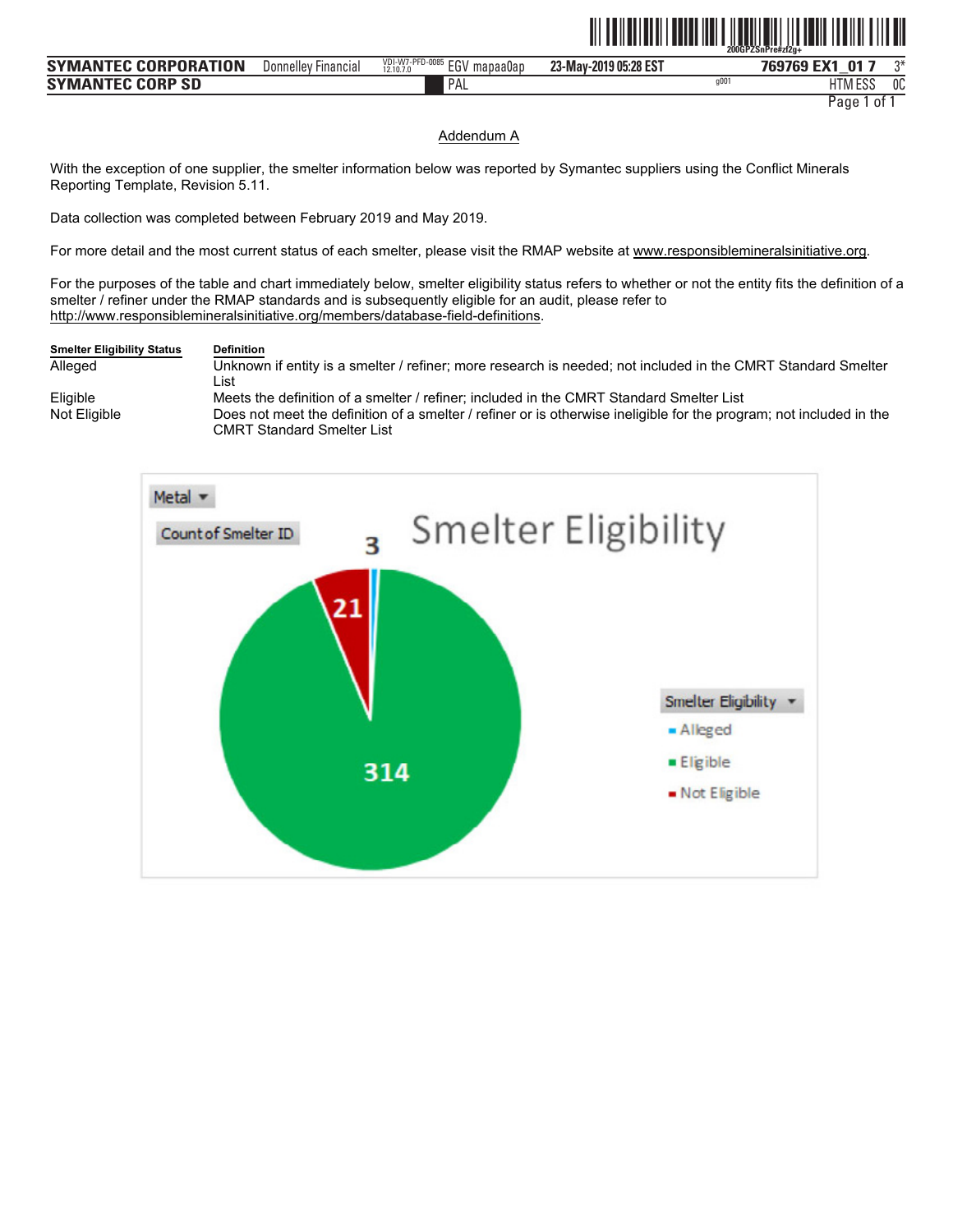|                             |                                     |                                                               |                       |      | 200GPZSnPreSFZB6@                             |               |
|-----------------------------|-------------------------------------|---------------------------------------------------------------|-----------------------|------|-----------------------------------------------|---------------|
| <b>SYMANTEC CORPORATION</b> | $- \cdot$<br>Donnelley<br>Financial | VDI-W7-PFD-0085<br><b>FCI</b><br>mapaa0ap<br>cur<br>12.10.7.0 | 23-May-2019 05:28 EST |      | $\mathbf{0}^{\prime}$<br><b>FMA</b><br>769769 | <b>FM</b>     |
| <b>SYMANTEC CORP SD</b>     |                                     | PAL                                                           |                       | q002 | 1.500<br>۱۱⊤۱<br>H I M ESS                    | $\sim$<br>็บบ |

ˆ200GPZSnPre\$F2B6@Š **200GPZSnPre\$F2B6@**

| <b>Smelter Audit Status</b> | <b>Definition</b>                                                                                                     |
|-----------------------------|-----------------------------------------------------------------------------------------------------------------------|
| Active                      | Engaged in the RMAP but not yet conformant                                                                            |
| Communication               | Facility has strongly communicated a lack of interest in participation in the RMAP                                    |
| Suspended-Not               |                                                                                                                       |
| Interested                  |                                                                                                                       |
| Communication               | Facility has temporarily ceased operations                                                                            |
| Suspended-                  |                                                                                                                       |
| Temporarily                 |                                                                                                                       |
| <b>Ceased Operation</b>     |                                                                                                                       |
| Conformant                  | Audited and found conformant with the relevant RMAP standard                                                          |
| Due Diligence               | Facility does not meet RMI's requirements for participation according to the due diligence vetting process            |
| <b>Vetting Process</b>      |                                                                                                                       |
| In Communication            | Not yet active but in communication with RMAP and/or member company                                                   |
| Non-Conformant              | Audited but found not conformant with the relevant RMAP standard                                                      |
| Not Applicable              | Not eligible for the RMAP                                                                                             |
| Outreach Required           | Outreach needed by RMI member companies to contact entity and encourage its participation in RMAP audit               |
| <b>RMI Due Diligence</b>    | For facilities that have not met the threshold for Due Diligence Vetting Process after a period of six months. Status |
| Review-Unable to            | may change if additional information is submitted.                                                                    |
| Proceed                     |                                                                                                                       |

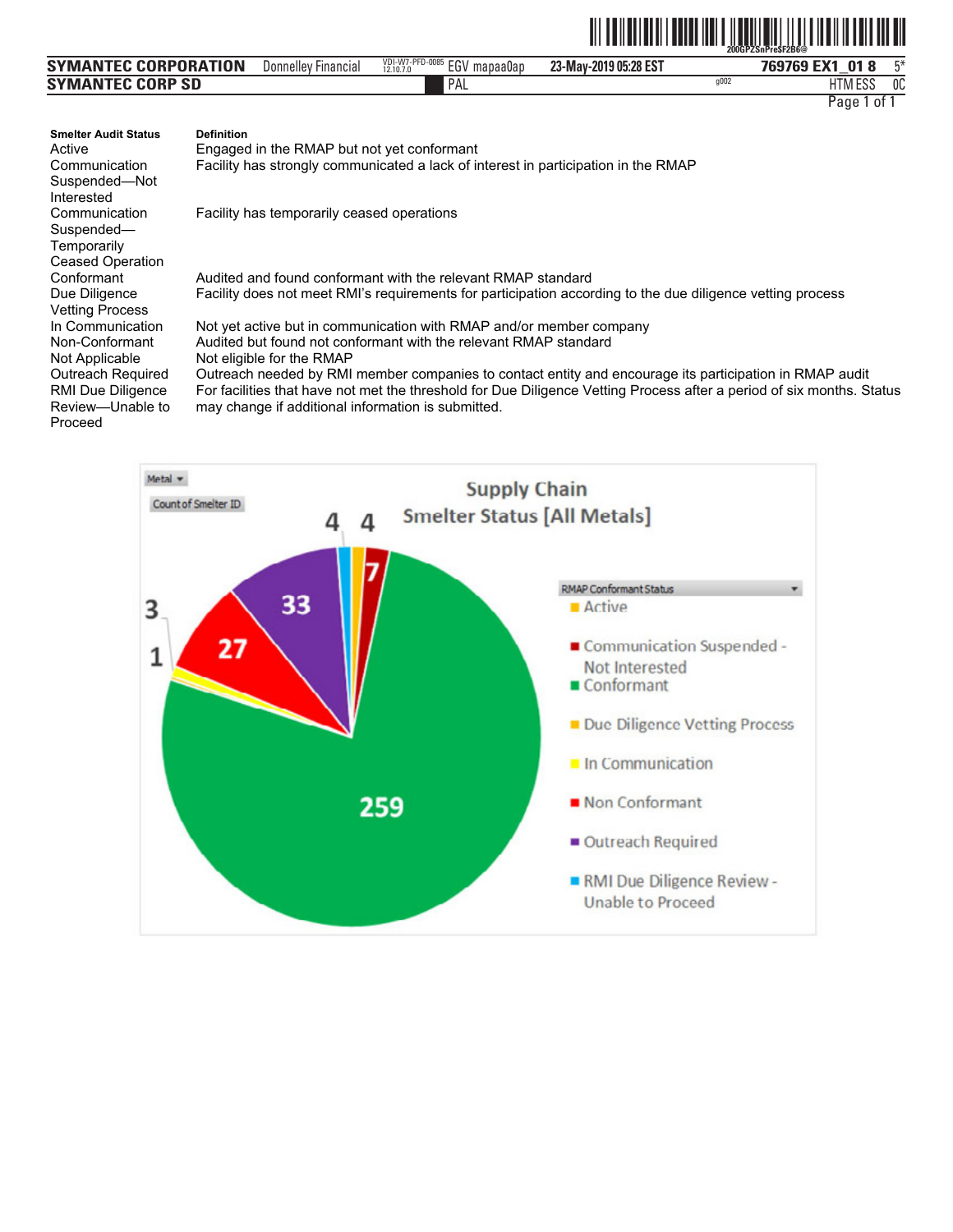|                             |                        |                                                   |                       |      | <b>TITLE IN THE REAL PROPERTY AND A SUBSEX SPRESSURES OF LEVEL BUILDING IN THE REAL</b> |    |
|-----------------------------|------------------------|---------------------------------------------------|-----------------------|------|-----------------------------------------------------------------------------------------|----|
| <b>SYMANTEC CORPORATION</b> | Financial<br>Donnellev | VDI-W7-PFD-0085<br>EGV<br>' mapaa0ap<br>12.10.7.0 | 23-May-2019 05:37 EST |      | 769769 EX1 01 9                                                                         | г* |
| <b>SYMANTEC CORP SD</b>     |                        | PAL                                               |                       | a00. | <b>HTM ESS</b>                                                                          | 0C |
|                             |                        |                                                   |                       |      | Pano<br>nt.                                                                             |    |

<u> 111 | 1211 | 1311 | 1312 | 1311 | 1321 | 1311 | 1312 | 1313 | 1414 | 1515 | 1516 | 151</u>



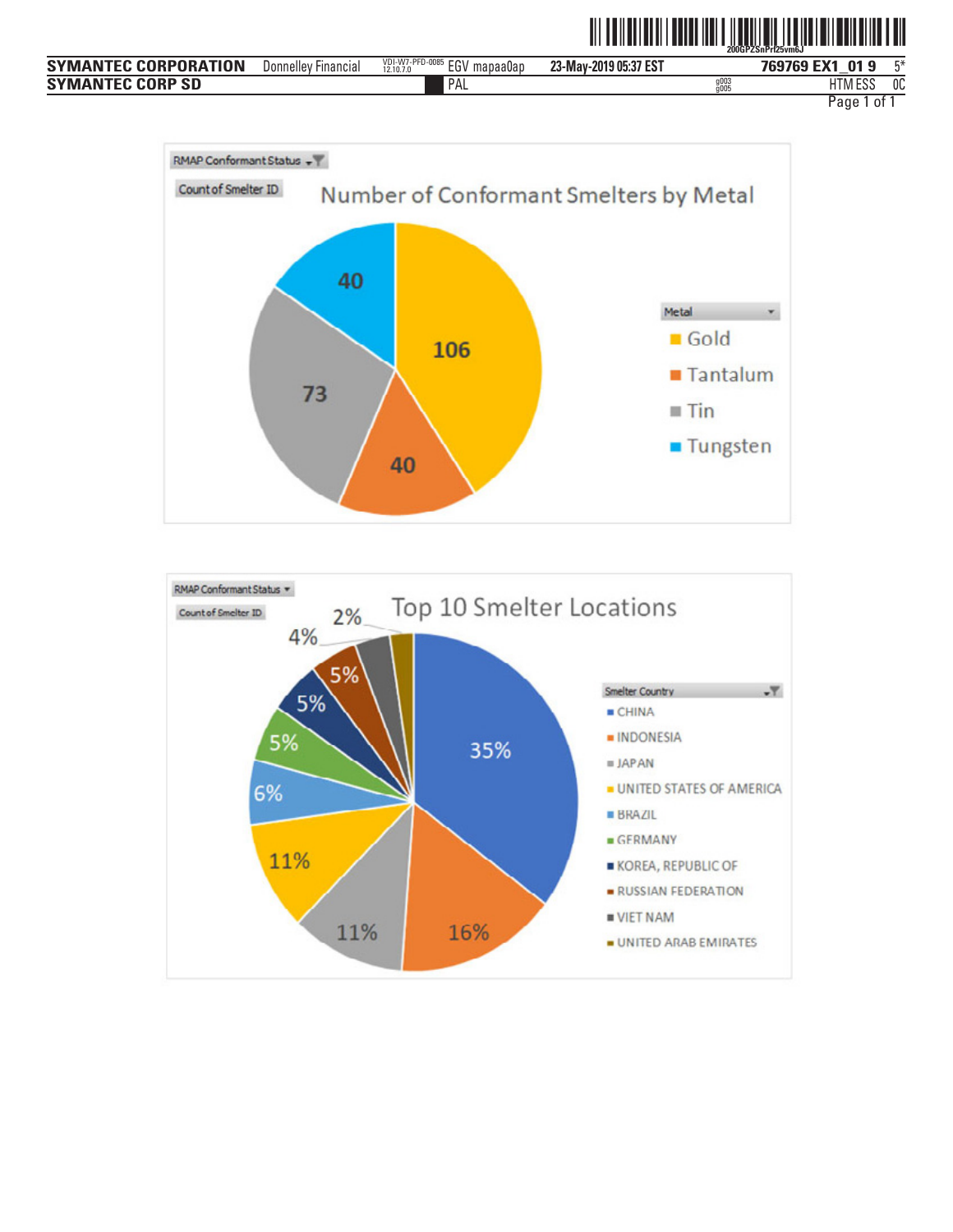|                             |                            |                              | <u> III III IIII IIII</u> | Ш<br>IIII<br>200GPZSnPra#Mm46a |
|-----------------------------|----------------------------|------------------------------|---------------------------|--------------------------------|
| <b>SYMANTEC CORPORATION</b> | <b>Donnelley Financial</b> | VDI-W7-PFD-0393 EGV shina1ap | 22-May-2019 23:52 EST     | ግ*<br>769769 EX1 01 10         |
| <b>SYMANTEC CORP SD</b>     |                            | PAL                          |                           | 0C<br><b>HTM ESS</b>           |
|                             |                            |                              |                           | . of<br>Page 1                 |

#### **Smelter List-GOLD**

| Smelter ID | <b>Smelter Name</b>                                                | Smelter (      |
|------------|--------------------------------------------------------------------|----------------|
| CID000015  | <b>Advanced Chemical Company</b>                                   | USA            |
| CID000019  | Aida Chemical Industries Co., Ltd.                                 | JAPAN          |
| CID000035  | Allgemeine Gold-und Silberscheideanstalt A.G.                      | <b>GERMA</b>   |
| CID000041  | Almalyk Mining and Metallurgical Complex (AMMC)                    | <b>UZBEK</b>   |
| CID000058  | AngloGold Ashanti Corrego do Sitio Mineracao                       | <b>BRAZIL</b>  |
| CID000077  | Argor-Heraeus S.A.                                                 | <b>SWITZE</b>  |
| CID000082  | Asahi Pretec Corp.                                                 | <b>JAPAN</b>   |
| CID000090  | Asaka Riken Co., Ltd.                                              | <b>JAPAN</b>   |
| CID000103  | Atasay Kuyumculuk Sanayi Ve Ticaret A.S.                           | <b>TURKE</b>   |
| CID000113  | Aurubis AG                                                         | <b>GERMA</b>   |
| CID000128  | Bangko Sentral ng Pilipinas (Central Bank of the Philippines)      | <b>PHILIPI</b> |
| CID000157  | <b>Boliden AB</b>                                                  | Swede          |
| CID000176  | C. Hafner GmbH + Co. KG                                            | <b>GERMA</b>   |
| CID000180  | Caridad                                                            | <b>MEXIC</b>   |
| CID000185  | CCR Refinery-Glencore Canada Corporation                           | CANAD          |
| CID000189  | Cendres + Metaux S.A.                                              | <b>SWITZE</b>  |
| CID000197  | Yunnan Copper Industry Co., Ltd.                                   | CHINA          |
| CID000233  | Chimet S.p.A.                                                      | <b>ITALY</b>   |
| CID000264  | Chugai Mining                                                      | JAPAN          |
| CID000328  | Daejin Indus Co., Ltd.                                             | <b>KOREA</b>   |
| CID000343  | Daye Non-Ferrous Metals Mining Ltd.                                | <b>CHINA</b>   |
| CID000359  | DSC (Do Sung Corporation)                                          | <b>KOREA</b>   |
|            |                                                                    |                |
| CID000362  | DODUCO Contacts and Refining GmbH                                  | <b>GERMA</b>   |
| CID000401  | Dowa                                                               | JAPAN          |
| CID000425  | Eco-System Recycling Co., Ltd.                                     | <b>JAPAN</b>   |
| CID000493  | <b>OJSC Novosibirsk Refinery</b>                                   | <b>RUSSI/</b>  |
| CID000522  | Refinery of Seemine Gold Co., Ltd.                                 | CHINA          |
| CID000651  | Guoda Safina High-Tech Environmental Refinery Co., Ltd.            | CHINA          |
| CID000671  | Hangzhou Fuchunjiang Smelting Co., Ltd.                            | CHINA          |
| CID000689  | HeeSung Metal Ltd.                                                 | KOREA          |
| CID000694  | Heimerle + Meule GmbH                                              | <b>GERMA</b>   |
| CID000707  | Heraeus Metals Hong Kong Ltd.                                      | CHINA          |
| CID000711  | Heraeus Precious Metals GmbH & Co. KG                              | <b>GERMA</b>   |
| CID000767  | Hunan Chenzhou Mining Co., Ltd.                                    | <b>CHINA</b>   |
| CID000773  | Hunan Guiyang yinxing Nonferrous Smelting Co., Ltd.                | <b>CHINA</b>   |
| CID000778  | HwaSeong CJ CO., LTD.                                              | <b>KOREA</b>   |
| CID000801  | Inner Mongolia Qiankun Gold and Silver Refinery Share Co.,<br>Ltd. | <b>CHINA</b>   |
| CID000807  | Ishifuku Metal Industry Co., Ltd.                                  | JAPAN          |
| CID000814  | Istanbul Gold Refinery                                             | TURKE          |
| CID000823  | Japan Mint                                                         | JAPAN          |
|            |                                                                    |                |
| CID000855  | Jiangxi Copper Co., Ltd.                                           | CHINA          |
| CID000920  | Asahi Refining USA Inc.                                            | USA            |
| CID000924  | Asahi Refining Canada Ltd.                                         | CANAD          |
| CID000927  | <b>JSC Ekaterinburg Non-Ferrous Metal Processing Plant</b>         | <b>RUSSI</b>   |
| CID000929  | <b>JSC Uralelectromed</b>                                          | <b>RUSSI/</b>  |
| CID000937  | JX Nippon Mining & Metals Co., Ltd.                                | <b>JAPAN</b>   |
| CID000956  | Kazakhmys Smelting LLC                                             | <b>KAZAKI</b>  |
| CID000957  | Kazzinc                                                            | <b>KAZAK</b>   |
| CID000969  | Kennecott Utah Copper LLC                                          | <b>USA</b>     |

Country **ANY ISTAN** ERLAND Y. .<br>ANY **PINES** ΞN ANY O )A ERLAND A, REPUBLIC OF A, REPUBLIC OF ANY AN FEDERATION ), REPUBLIC OF<br>ANY ANY A, REPUBLIC OF Y. )A AN FEDERATION AN FEDERATION **HSTAN HSTAN**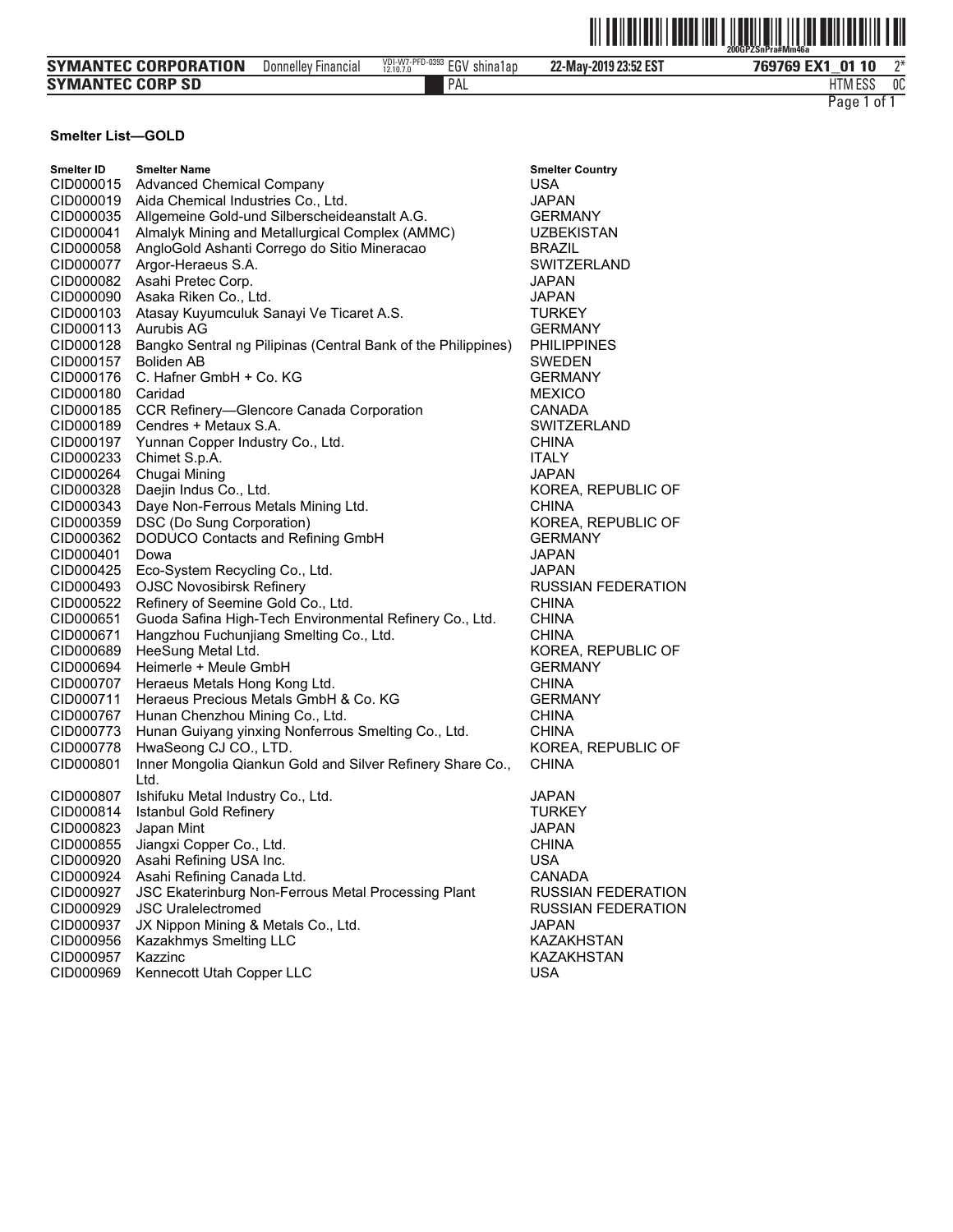|--|--|

| PAL<br>1.738772<br><b>SYMANTEC CORP SD</b><br>11M ESS | <b>SYMANTEC CORPORATION</b> | Donnelley Financial | VDI-W7-PFD-0393 ECV<br>shina1ap<br>EG V<br>12.10.7.0 | 22-May-2019 23:54 EST | 769769 EX1<br>0111 | $n*$ |
|-------------------------------------------------------|-----------------------------|---------------------|------------------------------------------------------|-----------------------|--------------------|------|
|                                                       |                             |                     |                                                      |                       |                    | 0C   |

| CID000981              | Kojima Chemicals Co., Ltd.                                                                                   | JAPAN                        |
|------------------------|--------------------------------------------------------------------------------------------------------------|------------------------------|
| CID001029              | Kyrgyzaltyn JSC                                                                                              | KYRGYZ                       |
| CID001032              | L'azurde Company For Jewelry                                                                                 | SAUDI AI                     |
| CID001056              | Lingbao Gold Co., Ltd.                                                                                       | <b>CHINA</b>                 |
| CID001058              | Lingbao Jinyuan Tonghui Refinery Co., Ltd.                                                                   | <b>CHINA</b>                 |
| CID001078              | LS-NIKKO Copper Inc.                                                                                         | KOREA, I                     |
| CID001093              | Luoyang Zijin Yinhui Gold Refinery Co., Ltd.                                                                 | <b>CHINA</b>                 |
| CID001113              | Materion                                                                                                     | USA                          |
| CID001119              | Matsuda Sangyo Co., Ltd.                                                                                     | JAPAN                        |
| CID001147              | Metalor Technologies (Suzhou) Ltd.                                                                           | CHINA                        |
| CID001149              | Metalor Technologies (Hong Kong) Ltd.                                                                        | <b>CHINA</b>                 |
| CID001152<br>CID001153 | Metalor Technologies (Singapore) Pte., Ltd.<br>Metalor Technologies S.A.                                     | <b>SINGAPO</b><br>SWITZEF    |
| CID001157              | Metalor USA Refining Corporation                                                                             | <b>USA</b>                   |
| CID001161              | Metalurgica Met-Mex Penoles S.A. De C.V.                                                                     | <b>MEXICO</b>                |
| CID001188              | Mitsubishi Materials Corporation                                                                             | <b>JAPAN</b>                 |
| CID001193              | Mitsui Mining and Smelting Co., Ltd.                                                                         | <b>JAPAN</b>                 |
| CID001204              | Moscow Special Alloys Processing Plant                                                                       | <b>RUSSIAN</b>               |
| CID001220              | Nadir Metal Rafineri San. Ve Tic. A.S.                                                                       | <b>TURKEY</b>                |
| CID001236              | Navoi Mining and Metallurgical Combinat                                                                      | <b>UZBEKIS</b>               |
| CID001259              | Nihon Material Co., Ltd.                                                                                     | JAPAN                        |
| CID001325              | Ohura Precious Metal Industry Co., Ltd.                                                                      | <b>JAPAN</b>                 |
| CID001326              | OJSC "The Gulidov Krasnoyarsk Non-Ferrous Metals                                                             | <b>RUSSIAN</b>               |
|                        | Plant" (OJSC Krastsvetmet)                                                                                   |                              |
| CID001352              | PAMP S.A.                                                                                                    | <b>SWITZEF</b>               |
| CID001362              | Penglai Penggang Gold Industry Co., Ltd.                                                                     | <b>CHINA</b>                 |
| CID001386              | Prioksky Plant of Non-Ferrous Metals                                                                         | <b>RUSSIAN</b>               |
| CID001397              | PT Aneka Tambang (Persero) Tbk                                                                               | <b>INDONES</b>               |
| CID001498              | PX Precinox S.A.                                                                                             | <b>SWITZEF</b>               |
| CID001512              | Rand Refinery (Pty) Ltd.                                                                                     | SOUTH A                      |
| CID001534              | Royal Canadian Mint                                                                                          | CANADA                       |
| CID001546              | Sabin Metal Corp.                                                                                            | <b>USA</b>                   |
| CID001555              | <b>Samduck Precious Metals</b>                                                                               | KOREA,                       |
| CID001562              | Samwon Metals Corp.                                                                                          | KOREA, I                     |
| CID001585<br>CID001619 | SEMPSA Joyeria Plateria S.A.                                                                                 | <b>SPAIN</b><br><b>CHINA</b> |
| CID001622              | Shandong Tiancheng Biological Gold Industrial Co., Ltd.<br>Shandong Zhaojin Gold & Silver Refinery Co., Ltd. | CHINA                        |
| CID001736              | Sichuan Tianze Precious Metals Co., Ltd.                                                                     | <b>CHINA</b>                 |
| CID001756              | SOE Shyolkovsky Factory of Secondary Precious Metals                                                         | RUSSIAN                      |
| CID001761              | Solar Applied Materials Technology Corp.                                                                     | TAIWAN,                      |
| CID001798              | Sumitomo Metal Mining Co., Ltd.                                                                              | <b>JAPAN</b>                 |
| CID001875              | Tanaka Kikinzoku Kogyo K.K.                                                                                  | <b>JAPAN</b>                 |
| CID001909              | Great Wall Precious Metals Co., Ltd. of CBPM                                                                 | CHINA                        |
| CID001916              | The Refinery of Shandong Gold Mining Co., Ltd.                                                               | <b>CHINA</b>                 |
| CID001938              | Tokuriki Honten Co., Ltd.                                                                                    | JAPAN                        |
| CID001947              | Tongling Nonferrous Metals Group Co., Ltd.                                                                   | <b>CHINA</b>                 |
| CID001955              | Torecom                                                                                                      | KOREA,                       |
| CID001977              | Umicore Brasil Ltda.                                                                                         | <b>BRAZIL</b>                |
| CID001980              | Umicore S.A. Business Unit Precious Metals Refining                                                          | <b>BELGIUN</b>               |
| CID001993              | United Precious Metal Refining, Inc.                                                                         | UNITED:                      |

KYRGYZSTAN SAUDI ARABIA KOREA, REPUBLIC OF SINGAPORE SWITZERLAND<br>USA RUSSIAN FEDERATION **TURKEY** UZBEKISTAN<br>JAPAN RUSSIAN FEDERATION SWITZERLAND<br>CHINA RUSSIAN FEDERATION **INDONESIA** SWITZERLAND SOUTH AFRICA KOREA, REPUBLIC OF KOREA, REPUBLIC OF<br>SPAIN Is RUSSIAN FEDERATION TAIWAN, PROVINCE OF CHINA KOREA, REPUBLIC OF<br>BRAZIL BELGIUM<br>UNITED STATES OF AMERICA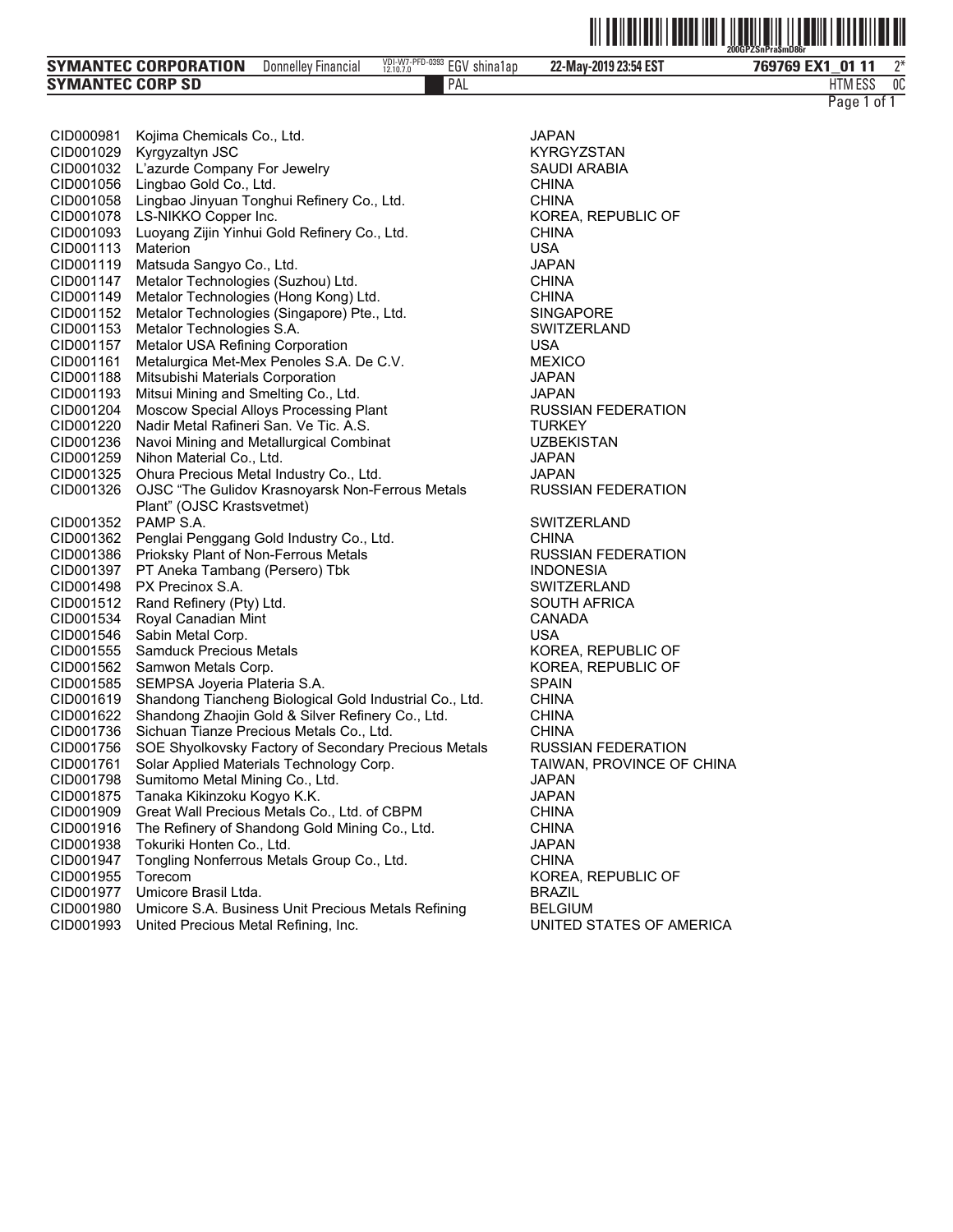| <b>SYMANTEC CORPORATION</b> | Donnelley Financial | VDI-W7-PF10-032<br><b>FOL</b><br>tambo0ap<br>cliV<br>12.10.7.0 | 22-May-2019 23:51 EST | EX <sub>1</sub><br>0112<br>769769 | $n*$ |
|-----------------------------|---------------------|----------------------------------------------------------------|-----------------------|-----------------------------------|------|
| <b>SYMANTEC CORP SD</b>     |                     | PAL                                                            |                       | $  -$<br>HIM ESS                  | 0C   |

| Page 1 of 1 |  |  |  |
|-------------|--|--|--|
|-------------|--|--|--|

| CID002003              | Valcambi S.A.                                                  | <b>SWITZER</b>   |
|------------------------|----------------------------------------------------------------|------------------|
| CID002030              | Western Australian Mint (T/a The Perth Mint)                   | AUSTRAI          |
| CID002100              | Yamakin Co., Ltd.                                              | JAPAN            |
| CID002129              | Yokohama Metal Co., Ltd.                                       | <b>JAPAN</b>     |
| CID002224              | Zhongyuan Gold Smelter of Zhongjin Gold Corporation            | CHINA            |
| CID002243              | Gold Refinery of Zijin Mining Group Co., Ltd.                  | <b>CHINA</b>     |
| CID002282              | Morris and Watson                                              | NEW ZEA          |
| CID002290              | SAFINA A.S.                                                    | <b>CZECHIA</b>   |
| CID002312              | Guangdong Jinding Gold Limited                                 | <b>CHINA</b>     |
| CID002314              | Umicore Precious Metals Thailand                               | <b>THAILAN</b>   |
| CID002459              | Geib Refining Corporation                                      | <b>USA</b>       |
| CID002509              | MMTC-PAMP India Pvt., Ltd.                                     | <b>INDIA</b>     |
| CID002511              | KGHM Polska Miedz Spolka Akcyjna                               | <b>POLAND</b>    |
| CID002515              | Fidelity Printers and Refiners Ltd.                            | <b>ZIMBABV</b>   |
| CID002516              | Singway Technology Co., Ltd.                                   | <b>TAIWAN</b>    |
| CID002525              | Shandong Humon Smelting Co., Ltd.                              | <b>CHINA</b>     |
| CID002560              | Al Etihad Gold Refinery DMCC                                   | UNITED A         |
| CID002561              | <b>Emirates Gold DMCC</b>                                      | UNITED A         |
| CID002562              | International Precious Metal Refiners                          | UNITED A         |
| CID002563              | Kaloti Precious Metals                                         | UNITED A         |
| CID002567              | Sudan Gold Refinerv                                            | SUDAN            |
| CID002580              | T.C.A S.p.A                                                    | <b>ITALY</b>     |
| CID002582              | REMONDIS PMR B.V.                                              | <b>NETHERI</b>   |
| CID002584              | Fujairah Gold FZC                                              | UNITED /         |
| CID002587              | Tony Goetz NV                                                  | <b>BELGIUM</b>   |
| CID002605              | Korea Zinc Co., Ltd.                                           | KOREA, I         |
| CID002606              | <b>Marsam Metals</b>                                           | <b>BRAZIL</b>    |
| CID002615              | TOO Tau-Ken-Altyn                                              | <b>KAZAKHS</b>   |
| CID002708              | Abington Reldan Metals, LLC                                    | <b>USA</b>       |
| CID002761              | SAAMP                                                          | <b>FRANCE</b>    |
| CID002762              | L'Orfebre S.A.                                                 | <b>ANDORR</b>    |
| CID002763              | 8853 S.p.A.                                                    | <b>ITALY</b>     |
| CID002765              | Italpreziosi                                                   | <b>ITALY</b>     |
| CID002777              | <b>SAXONIA Edelmetalle GmbH</b>                                | GERMAN           |
| CID002778              | <b>WIELAND Edelmetalle GmbH</b>                                | <b>GERMAN</b>    |
| CID002779              | Ogussa Osterreichische Gold- und Silber-Scheideanstalt<br>GmbH | AUSTRIA          |
|                        | <b>AU Traders and Refiners</b>                                 |                  |
| CID002850<br>CID002852 | GCC Gujrat Gold Centre Pvt. Ltd.                               | SOUTH A<br>INDIA |
| CID002853              | Sai Refinery                                                   | <b>INDIA</b>     |
| CID002854              | Universal Precious Metals Refining Zambia                      | ZAMBIA           |
| CID002857              | Modeltech Sdn Bhd                                              | MALAYSI          |
| CID002863              | <b>Bangalore Refinery</b>                                      | INDIA            |
| CID002865              | Kyshtym Copper-Electrolytic Plant ZAO                          | <b>RUSSIAN</b>   |
| CID002866              | Morris and Watson Gold Coast                                   | <b>AUSTRAI</b>   |
| CID002867              | Degussa Sonne / Mond Goldhandel GmbH                           | <b>GERMAN</b>    |
| CID002872              | Pease & Curren                                                 | <b>USA</b>       |
| CID002918              | SungEel HiMetal Co., Ltd.                                      | KOREA, I         |
| CID002919              | Planta Recuperadora de Metales SpA                             | <b>CHILE</b>     |
| CID002973              | Safimet S.p.A                                                  | <b>ITALY</b>     |
| CID003153              | State Research Institute Center for Physical Sciences and      | LITHUAN          |
|                        | Technology                                                     |                  |
| CID003185              | African Gold Refinery                                          | <b>UGANDA</b>    |
| CID003189              | NH Recytech Company                                            | KOREA, I         |
| CID003195              | DS PRETECH Co., Ltd.                                           | KOREA, I         |
| CID003324              | QG Refining, LLC                                               | <b>USA</b>       |
| CID003348              | Dijllah Gold Refinery FZC                                      | UNITED A         |
|                        |                                                                |                  |

SWITZERLAND **AUSTRALIA NEW ZEALAND** CZECHIA<br>CHINA THAILAND<br>USA ZIMBABWE<br>TAIWAN UNITED ARAB EMIRATES UNITED ARAB EMIRATES UNITED ARAB EMIRATES UNITED ARAB EMIRATES **NETHERLANDS** UNITED ARAB EMIRATES **BELGIUM** KOREA, REPUBLIC OF<br>BRAZIL KAZAKHSTAN<br>USA ANDORRA GERMANY **GERMANY** AUSTRIA SOUTH AFRICA<br>INDIA MALAYSIA<br>INDIA RUSSIAN FEDERATION **AUSTRALIA** GERMANY<br>USA KOREA, REPUBLIC OF<br>CHILE LITHUANIA KOREA, REPUBLIC OF KOREA, REPUBLIC OF UNITED ARAB EMIRATES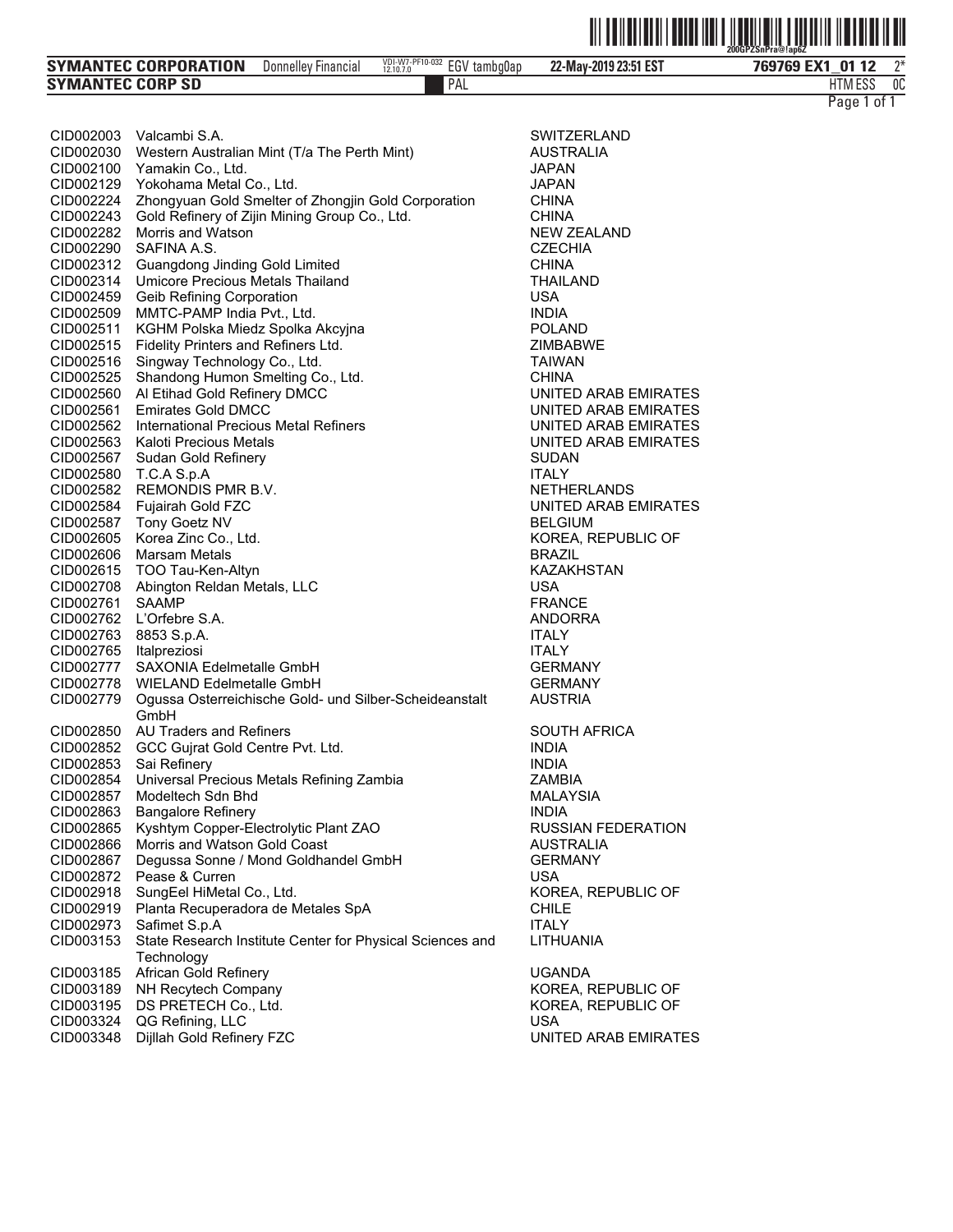|                         |                     |                              |                       | <u>HII IIIIIIIIIIII</u><br>∭∐<br>200GPZSnPrdQ=Bhaa |
|-------------------------|---------------------|------------------------------|-----------------------|----------------------------------------------------|
| SYMANTEC CORPORATION    | Donnelley Financial | VDI-W7-PFD-0373 EGV ladsh0ap | 23-May-2019 03:12 EST | 769769 EX1 01 13<br>1*                             |
| <b>SYMANTEC CORP SD</b> |                     | PAL                          |                       | <b>HTM ESS</b><br>0C                               |
|                         |                     |                              |                       | . of 1<br>Page 1                                   |

#### **Smelter List—TANTALUM**

| Smelter ID | <b>Smelter Name</b>                               | <b>Smelter Country</b>    |
|------------|---------------------------------------------------|---------------------------|
| CID000092  | Asaka Riken Co., Ltd.                             | <b>JAPAN</b>              |
| CID000211  | Changsha South Tantalum Niobium Co., Ltd.         | <b>CHINA</b>              |
| CID000291  | Guangdong Rising Rare Metals-EO Materials Ltd.    | <b>CHINA</b>              |
| CID000456  | Exotech Inc.                                      | <b>USA</b>                |
| CID000460  | <b>F&amp;X Electro-Materials Ltd.</b>             | <b>CHINA</b>              |
| CID000616  | Guangdong Zhiyuan New Material Co., Ltd.          | <b>CHINA</b>              |
| CID000914  | JiuJiang JinXin Nonferrous Metals Co., Ltd.       | <b>CHINA</b>              |
| CID000917  | Jiujiang Tanbre Co., Ltd.                         | <b>CHINA</b>              |
| CID001076  | LSM Brasil S.A.                                   | <b>BRAZIL</b>             |
| CID001163  | Metallurgical Products India Pvt., Ltd.           | <b>INDIA</b>              |
| CID001175  | Mineracao Taboca S.A.                             | <b>BRAZIL</b>             |
| CID001192  | Mitsui Mining and Smelting Co., Ltd.              | <b>JAPAN</b>              |
| CID001200  | <b>NPM Silmet AS</b>                              | <b>ESTONIA</b>            |
| CID001277  | Ningxia Orient Tantalum Industry Co., Ltd.        | <b>CHINA</b>              |
| CID001508  | QuantumClean                                      | <b>USA</b>                |
| CID001522  | RFH Tantalum Smeltery Co., Ltd./Yanling Jincheng  | <b>CHINA</b>              |
|            | Tantalum & Niobium Co., Ltd.                      |                           |
| CID001769  | Solikamsk Magnesium Works OAO                     | <b>RUSSIAN FEDERATION</b> |
| CID001869  | Taki Chemical Co., Ltd.                           | <b>JAPAN</b>              |
| CID001891  | <b>Telex Metals</b>                               | USA                       |
| CID001969  | Ulba Metallurgical Plant JSC                      | <b>KAZAKHSTAN</b>         |
| CID002492  | Hengyang King Xing Lifeng New Materials Co., Ltd. | <b>CHINA</b>              |
| CID002504  | D Block Metals, LLC                               | <b>USA</b>                |
| CID002505  | FIR Metals & Resource Ltd.                        | <b>CHINA</b>              |
| CID002506  | Jiujiang Zhongao Tantalum & Niobium Co., Ltd.     | <b>CHINA</b>              |
| CID002508  | XinXing HaoRong Electronic Material Co., Ltd.     | <b>CHINA</b>              |
| CID002512  | Jiangxi Dinghai Tantalum & Niobium Co., Ltd.      | <b>CHINA</b>              |
| CID002539  | <b>KEMET Blue Metals</b>                          | <b>MEXICO</b>             |
| CID002544  | H.C. Starck Co., Ltd.                             | <b>THAILAND</b>           |
| CID002545  | H.C. Starck Tantalum and Niobium GmbH             | <b>GERMANY</b>            |
| CID002547  | H.C. Starck Hermsdorf GmbH                        | <b>GERMANY</b>            |
| CID002548  | H.C. Starck Inc.                                  | <b>USA</b>                |
| CID002549  | H.C. Starck Ltd.                                  | <b>JAPAN</b>              |
| CID002550  | H.C. Starck Smelting GmbH & Co. KG                | <b>GERMANY</b>            |
| CID002557  | Global Advanced Metals Boyertown                  | <b>USA</b>                |
| CID002558  | <b>Global Advanced Metals Aizu</b>                | <b>JAPAN</b>              |
| CID002568  | <b>KEMET Blue Powder</b>                          | <b>USA</b>                |
| CID002707  | Resind Industria e Comercio Ltda.                 | <b>BRAZIL</b>             |
| CID002842  | Jiangxi Tuohong New Raw Material                  | <b>CHINA</b>              |
| CID002847  | Power Resources Ltd.                              | <b>MACEDONIA</b>          |
| CID003191  | Jiujiang Janny New Material Co., Ltd.             | <b>CHINA</b>              |

| <b>Smelter Country</b><br>JAPAN<br>CHINA<br><b>CHINA</b><br>USA<br>CHINA<br><b>CHINA</b><br><b>CHINA</b><br><b>CHINA</b><br>BRAZIL<br><b>INDIA</b><br><b>BRAZIL</b> |
|---------------------------------------------------------------------------------------------------------------------------------------------------------------------|
| <b>JAPAN</b>                                                                                                                                                        |
| <b>ESTONIA</b><br><b>CHINA</b>                                                                                                                                      |
| <b>USA</b>                                                                                                                                                          |
| <b>CHINA</b>                                                                                                                                                        |
|                                                                                                                                                                     |
| RUSSIAN FEDERA                                                                                                                                                      |
| <b>JAPAN</b>                                                                                                                                                        |
| USA                                                                                                                                                                 |
| <b>KAZAKHSTAN</b><br>CHINA                                                                                                                                          |
| <b>USA</b>                                                                                                                                                          |
| <b>CHINA</b>                                                                                                                                                        |
| <b>CHINA</b>                                                                                                                                                        |
| <b>CHINA</b>                                                                                                                                                        |
| <b>CHINA</b>                                                                                                                                                        |
| <b>MEXICO</b>                                                                                                                                                       |
| <b>THAILAND</b>                                                                                                                                                     |
| <b>GERMANY</b>                                                                                                                                                      |
| <b>GERMANY</b>                                                                                                                                                      |
| <b>USA</b>                                                                                                                                                          |
| JAPAN<br><b>GERMANY</b>                                                                                                                                             |
| <b>USA</b>                                                                                                                                                          |
| <b>JAPAN</b>                                                                                                                                                        |
| <b>USA</b>                                                                                                                                                          |
| <b>BRAZIL</b>                                                                                                                                                       |
| <b>CHINA</b>                                                                                                                                                        |
| <b>MACEDONIA</b>                                                                                                                                                    |
| <b>CHINA</b>                                                                                                                                                        |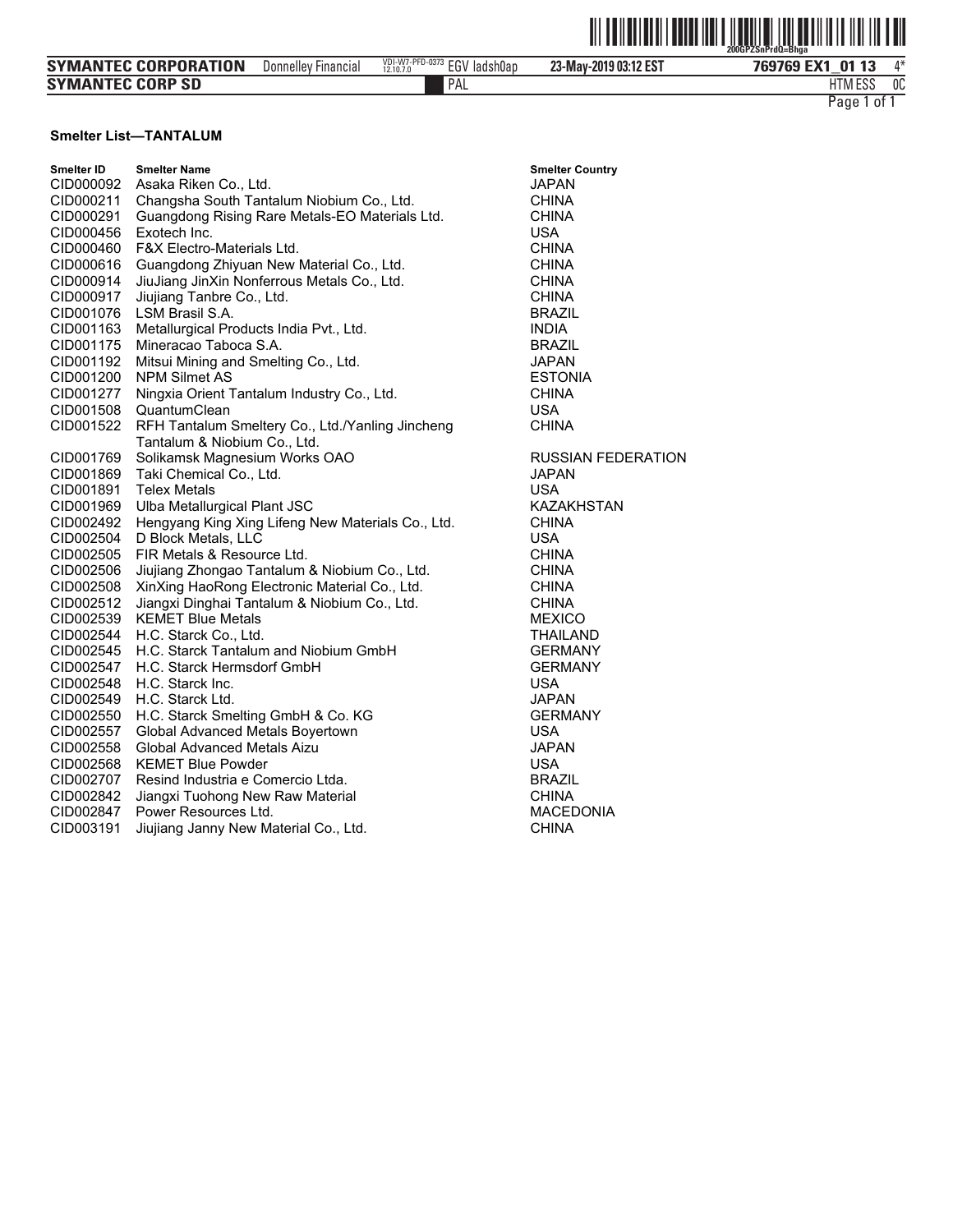|                             |                     |                              |                       | <u> All an Indian III anns 1861 agus Chuig III an Bhaile Bhail</u><br>200GPZSnPrdSHN0aW |
|-----------------------------|---------------------|------------------------------|-----------------------|-----------------------------------------------------------------------------------------|
| <b>SYMANTEC CORPORATION</b> | Donnellev Financial | VDI-W7-PFD-0373 EGV ladsh0ap | 23-May-2019 03:14 EST | ግ*<br>769769 EX1 01 14                                                                  |
| <b>SYMANTEC CORP SD</b>     |                     | PAL                          |                       | 0C<br><b>HTM ESS</b>                                                                    |
|                             |                     |                              |                       | . of 1<br>Page 1                                                                        |

#### **Smelter List—TIN**

| <b>Smelter ID</b><br>CID000228 | <b>Smelter Name</b><br>Chenzhou Yunxiang Mining and Metallurgy Co., Ltd.                   | <b>Smelter Country</b><br><b>CHINA</b><br>USA |
|--------------------------------|--------------------------------------------------------------------------------------------|-----------------------------------------------|
| CID000292                      | Alpha<br>CV Gita Pesona                                                                    |                                               |
| CID000306                      |                                                                                            | <b>INDONESIA</b>                              |
| CID000309                      | PT Aries Kencana Sejahtera<br>PT Premium Tin Indonesia                                     | <b>INDONESIA</b>                              |
| CID000313                      |                                                                                            | <b>INDONESIA</b>                              |
| CID000315                      | <b>CV United Smelting</b>                                                                  | <b>INDONESIA</b>                              |
| CID000402                      | Dowa<br><b>EM Vinto</b>                                                                    | JAPAN                                         |
| CID000438                      | Estanho de Rondonia S.A.                                                                   | <b>BOLIVIA</b><br><b>BRAZIL</b>               |
| CID000448                      | <b>Fenix Metals</b>                                                                        |                                               |
| CID000468<br>CID000538         |                                                                                            | <b>POLAND</b>                                 |
| CID000555                      | Gejiu Non-Ferrous Metal Processing Co., Ltd.<br>Gejiu Zili Mining And Metallurgy Co., Ltd. | <b>CHINA</b><br><b>CHINA</b>                  |
| CID000760                      |                                                                                            | <b>CHINA</b>                                  |
| CID000942                      | Huichang Jinshunda Tin Co., Ltd.<br>Gejiu Kai Meng Industry and Trade LLC                  | <b>CHINA</b>                                  |
| CID001070                      | China Tin Group Co., Ltd.                                                                  | <b>CHINA</b>                                  |
|                                |                                                                                            |                                               |
| CID001105<br>CID001142         | Malaysia Smelting Corporation (MSC)<br>Metallic Resources, Inc.                            | MALAYSIA<br><b>USA</b>                        |
| CID001173                      | Mineracao Taboca S.A.                                                                      | <b>BRAZIL</b>                                 |
| CID001182                      | Minsur                                                                                     | PERU                                          |
| CID001191                      | Mitsubishi Materials Corporation                                                           | JAPAN                                         |
| CID001231                      | Jiangxi New Nanshan Technology Ltd.                                                        | CHINA                                         |
| CID001314                      | O.M. Manufacturing (Thailand) Co., Ltd.                                                    | THAILAND                                      |
| CID001337                      | Operaciones Metalurgicas S.A.                                                              | <b>BOLIVIA</b>                                |
| CID001399                      | PT Artha Cipta Langgeng                                                                    | <b>INDONESIA</b>                              |
| CID001402                      | PT Babel Inti Perkasa                                                                      | <b>INDONESIA</b>                              |
| CID001406                      | PT Babel Surya Alam Lestari                                                                | <b>INDONESIA</b>                              |
| CID001419                      | PT Bangka Tin Industry                                                                     | <b>INDONESIA</b>                              |
| CID001421                      | PT Belitung Industri Sejahtera                                                             | <b>INDONESIA</b>                              |
| CID001428                      | PT Bukit Timah                                                                             | <b>INDONESIA</b>                              |
| CID001434                      | PT DS Jaya Abadi                                                                           | <b>INDONESIA</b>                              |
| CID001448                      | PT Karimun Mining                                                                          | <b>INDONESIA</b>                              |
| CID001453                      | PT Mitra Stania Prima                                                                      | <b>INDONESIA</b>                              |
| CID001457                      | PT Panca Mega Persada                                                                      | <b>INDONESIA</b>                              |
| CID001458                      | PT Prima Timah Utama                                                                       | <b>INDONESIA</b>                              |
| CID001460                      | PT Refined Bangka Tin                                                                      | <b>INDONESIA</b>                              |
| CID001463                      | PT Sariwiguna Binasentosa                                                                  | <b>INDONESIA</b>                              |
| CID001468                      | PT Stanindo Inti Perkasa                                                                   | <b>INDONESIA</b>                              |
| CID001471                      | PT Sumber Jaya Indah                                                                       | <b>INDONESIA</b>                              |
| CID001477                      | PT Timah Tbk Kundur                                                                        | <b>INDONESIA</b>                              |
| CID001482                      | PT Timah Tbk Mentok                                                                        | <b>INDONESIA</b>                              |
| CID001490                      | PT Tinindo Inter Nusa                                                                      | <b>INDONESIA</b>                              |
| CID001493                      | PT Tommy Utama                                                                             | <b>INDONESIA</b>                              |
| CID001539                      | Rui Da Hung                                                                                | <b>TAIWAN</b>                                 |
| CID001758                      | Soft Metais Ltda.                                                                          | <b>BRAZIL</b>                                 |
| CID001898                      | Thaisarco                                                                                  | THAILAND                                      |
| CID001908                      | Gejiu Yunxin Nonferrous Electrolysis Co., Ltd.                                             | <b>CHINA</b>                                  |
| CID002036                      | White Solder Metalurgia e Mineracao Ltda.                                                  | <b>BRAZIL</b>                                 |
| CID002158                      | Yunnan Chengfeng Non-ferrous Metals Co., Ltd.                                              | <b>CHINA</b>                                  |
| CID002180                      | Yunnan Tin Company Limited                                                                 | <b>CHINA</b>                                  |
|                                |                                                                                            |                                               |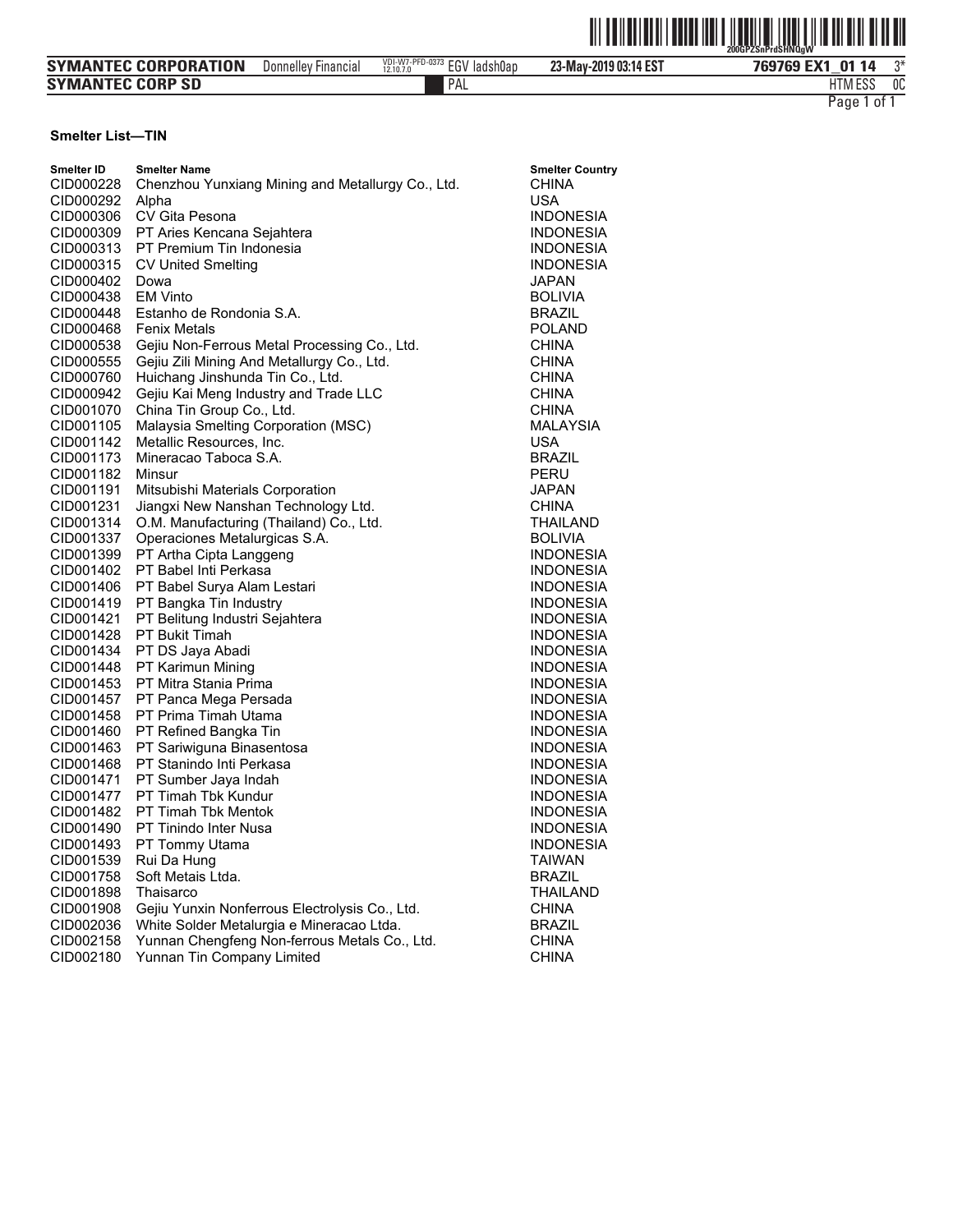

| 1.500<br>PAL<br><b>SYMANTEC CORP SD</b><br>HIM ESS | <b>SYMANTEC CORPORATION</b> | <b>Financial</b><br>Donnelley | VDI-W7-PFD-0556<br>$\overline{201}$<br>patis6ap<br>∠GV<br>12.10.7.0 | 22-May-2019 23:47 EST | 769769<br><b>EMA</b><br>01 15<br>EX. | $^{\sim}$ |
|----------------------------------------------------|-----------------------------|-------------------------------|---------------------------------------------------------------------|-----------------------|--------------------------------------|-----------|
|                                                    |                             |                               |                                                                     |                       |                                      | OC        |

| Page 1 of |  |  |
|-----------|--|--|
|           |  |  |

| CID002455 CV Venus Inti Perkasa                                           | <b>INDONESIA</b>   |
|---------------------------------------------------------------------------|--------------------|
| CID002468 Magnu's Minerais Metais e Ligas Ltda.                           | <b>BRAZIL</b>      |
| CID002478 PT Tirus Putra Mandiri                                          | <b>INDONESIA</b>   |
| CID002500 Melt Metais e Ligas S.A.                                        | <b>BRAZIL</b>      |
| CID002503 PT ATD Makmur Mandiri Jaya                                      | <b>INDONESIA</b>   |
| CID002517 O.M. Manufacturing Philippines, Inc.                            | <b>PHILIPPINES</b> |
| CID002530 PT Inti Stania Prima                                            | <b>INDONESIA</b>   |
| CID002570 CV Ayi Jaya                                                     | <b>INDONESIA</b>   |
| CID002572 Electro-Mechanical Facility of the Cao Bang Minerals & VIET NAM |                    |
| Metallurgy Joint Stock Company                                            |                    |
| CID002573 Nghe Tinh Non-Ferrous Metals Joint Stock Company                | <b>VIET NAM</b>    |
| CID002574 Tuyen Quang Non-Ferrous Metals Joint Stock                      | <b>VIET NAM</b>    |
| Company<br>CID002592 CV Dua Sekawan                                       | <b>INDONESIA</b>   |
| CID002593 PT Rajehan Ariq                                                 | <b>INDONESIA</b>   |
| CID002703 An Vinh Joint Stock Mineral Processing Company                  | <b>VIET NAM</b>    |
| CID002706 Resind Industria e Comercio Ltda.                               | <b>BRAZIL</b>      |
| CID002756 Super Ligas                                                     | <b>BRAZIL</b>      |
| CID002773 Metallo Belgium N.V.                                            | <b>BELGIUM</b>     |
| CID002774 Metallo Spain S.L.U.                                            | <b>SPAIN</b>       |
| CID002776 PT Bangka Prima Tin                                             | <b>INDONESIA</b>   |
| CID002816 PT Sukses Inti Makmur                                           | <b>INDONESIA</b>   |
| CID002829 PT Kijang Jaya Mandiri                                          | <b>INDONESIA</b>   |
| CID002835 PT Menara Cipta Mulia                                           | <b>INDONESIA</b>   |
| CID002844 HuiChang Hill Tin Industry Co., Ltd.                            | <b>CHINA</b>       |
| CID002848 Gejiu Fengming Metallurgy Chemical Plant                        | <b>CHINA</b>       |
| CID002849 Guanyang Guida Nonferrous Metal Smelting Plant                  | <b>CHINA</b>       |
| CID002858 Modeltech Sdn Bhd                                               | <b>MALAYSIA</b>    |
| CID003116 Guangdong Hanhe Non-Ferrous Metal Co., Ltd.                     | <b>CHINA</b>       |
| CID003190 Chifeng Dajingzi Tin Industry Co., Ltd.                         | <b>CHINA</b>       |
| CID003205 PT Bangka Serumpun                                              | <b>INDONESIA</b>   |
| CID003208 Pongpipat Company Limited                                       | <b>MYANMAR</b>     |
| CID003325 Tin Technology & Refining                                       | <b>USA</b>         |